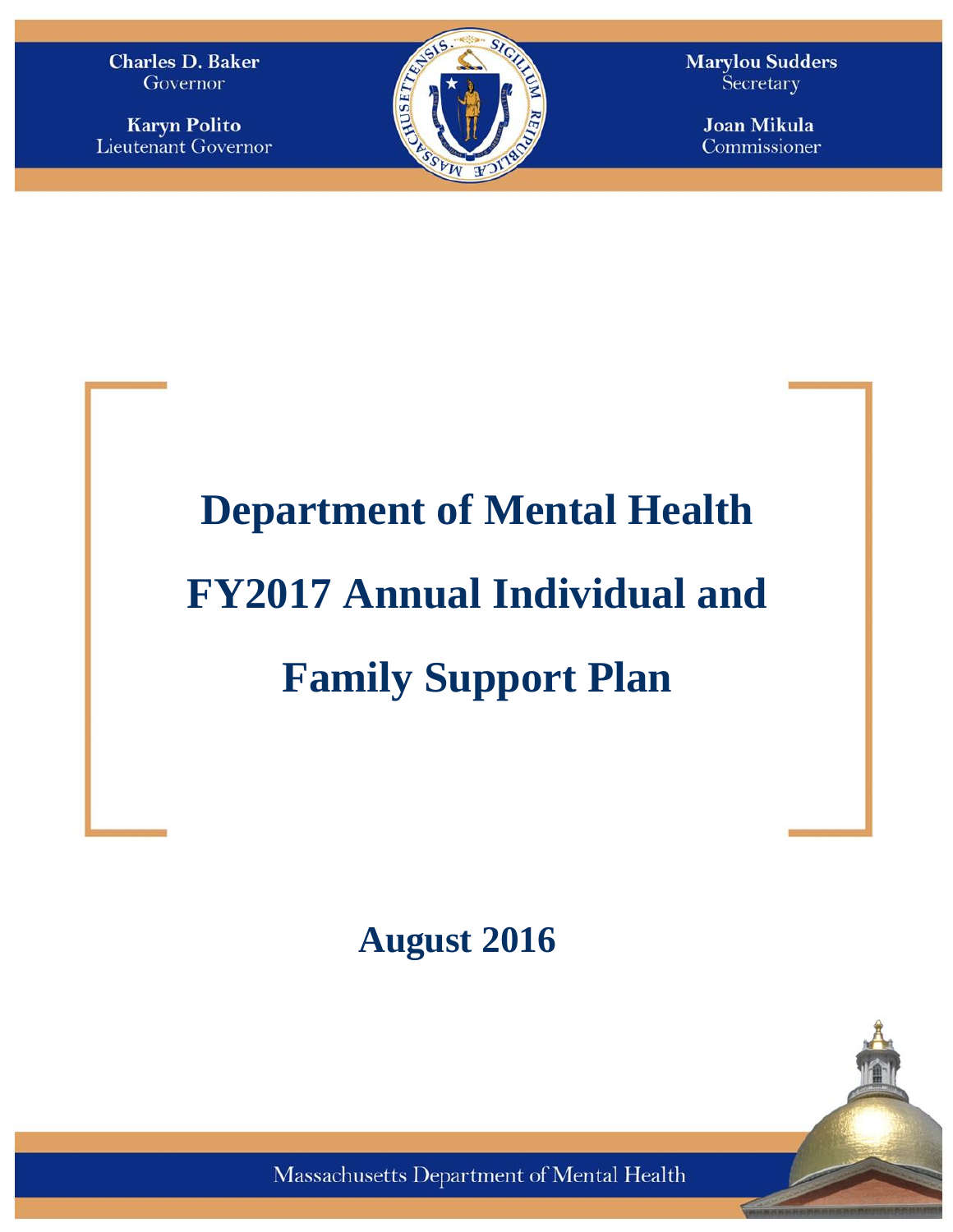#### **Department of Mental Health Annual Individual and Family Support Plan FY 2017**

#### **Overview of Family Support**

#### *Definition used by the Department of Mental Health:*

The Department of Mental Health (DMH) defines family support through program and practice expectations. Family support includes all activities that assist families to support the growth, resiliency, recovery and rehabilitation of their affected family member. In providing family support, DMH uses a very broad definition of family, which may include adults and children, parents and guardians, other relatives, and non-related individuals whom the client defines as family and who play a significant role in the client's life. In addition, DMH includes support that is provided to the person themselves in order to facilitate his or her recovery process as these activities are central to the mission and values of the Department.

#### *Types of individual and family support services available:*

- Age and role-appropriate education that enables family members and individuals to understand mental health issues and the treatment being offered to their family member with mental illness or serious emotional disturbance and to themselves:
- Direct assistance in caring for a family member with mental health needs;
- Training in managing challenges that a family member presents;
- Linkage with other resources that can reduce the care-giving burden, recognizing that children and adolescents, as well as adults, may be serving in a care-giving capacity for their family member with mental health problems;
- Linkage with other resources that promote recovery, resiliency and wellness;
- Linkage with other families either coping or struggling with the same concerns;
- Provision of parent support providers and family partners to adults caring for children with serious emotional disturbance and of peer support to adults and parents with mental health conditions;
- Training and assistance in advocating on behalf of family members or for themselves and in building leadership skills;
- Assistance in navigating the human services and special education system, dealing with eligibility requirements, and accessing entitlements and insurance for family members and for themselves;
- Supports that sustain and strengthen families, such as respite care;
- Supports that promote recovery, resiliency and empowerment, including peer-run services;
- Supports that focus on the strengths of the person and the family and assist them in achieving life and family goals; and
- Support groups for families, siblings, other caregivers, and individuals.

#### *Network for providing family and individual support services*

Family and individual support is interwoven into numerous DMH activities and services. These activities include DMH case management and contracted services, such as Individual and Family Flexible Support Services, Area-based Family Support Specialists, Recovery Learning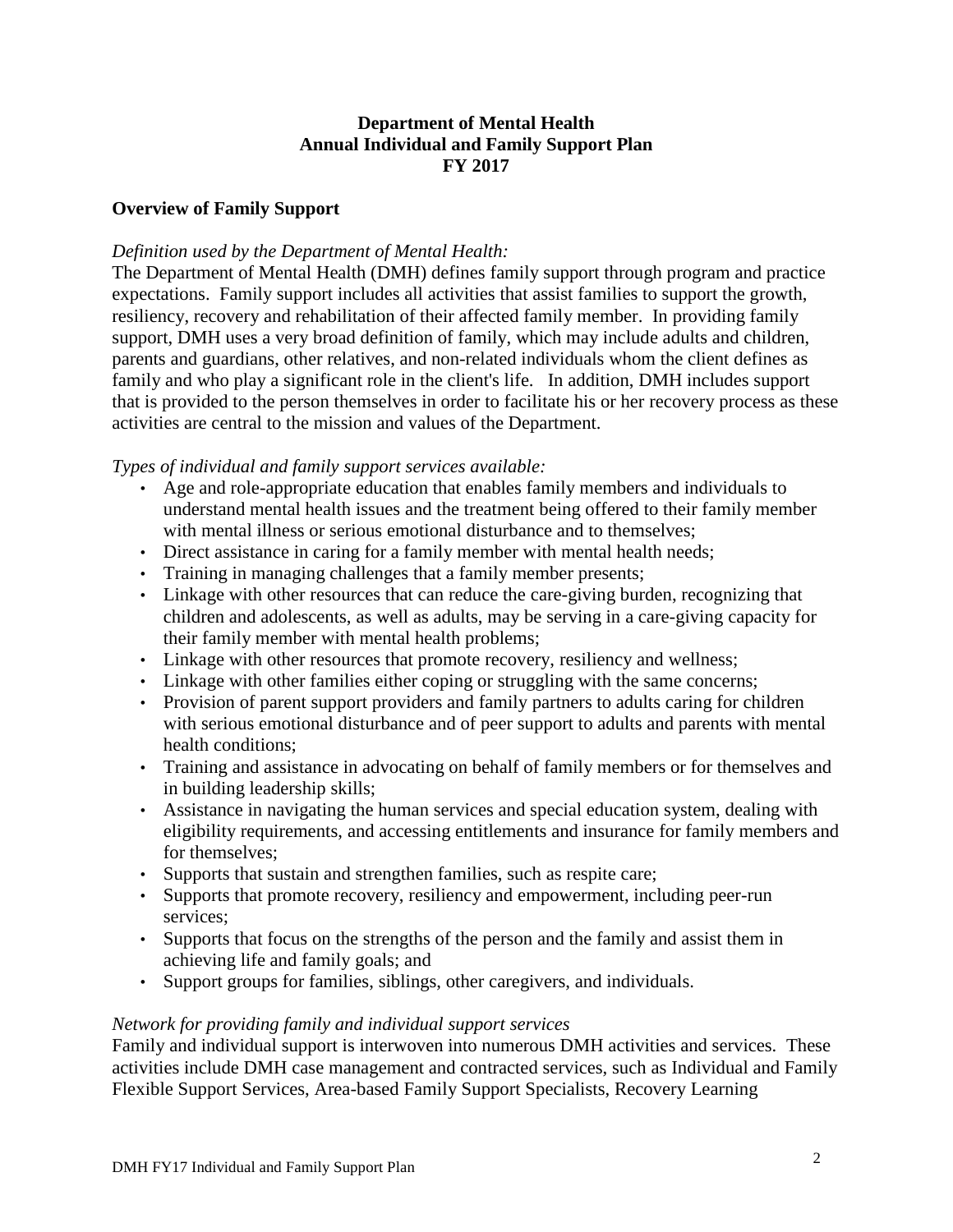Communities, Programs for Assertive Community Treatment (PACT), Clubhouses, and Community Based Flexible Supports (CBFS). Opportunities for family and consumer input are extensive and routinely available.

# *Processes used to get input for the Family Support Plan from families of individuals who receive DMH- funded services*

- DMH Area and Site boards regularly participate in needs assessments and program planning. (Ongoing)
- The Mental Health Planning Council, a federally mandated body including consumers and family members of adults, adolescents and children, meets throughout the year. There are several subcommittees of the Planning Council with significant family member and consumer involvement. These include the Professional Advisory Committee on Child/Adolescent Mental Health (PAC), Youth Development Committee, Multicultural Advisory Committee, TransCom (The Transformation Committee), Restraint/Seclusion Elimination Committee, the Parent Support Committee, Employment Subcommittee and the Housing Subcommittee. (Ongoing)
- PPAL, the Parent Professional Advocacy League, conducts monthly training and information sessions with DMH Family Support Specialists and MassHealth funded Family Partners. A senior DMH staff person attends these meetings and uses them to keep up with issues, problems, and accomplishments as well as to present information to the group for feedback.
- The Massachusetts Chapter of the National Alliance for the Mentally Ill (NAMI-Mass) and the Parent Professional Advocacy League (PPAL) are in frequent communication with the Department regarding issues of concerns to family members. (Ongoing)
- The Office of Recovery and Empowerment organizes meetings and events that bring together DMH and peer leaders together on various topics.
- For children and adolescents, DMH service system planning is aligned with the MassHealth Rosie D Remedy Services of the Children's Behavioral Health Initiative (CBHI). The population directly affected by the remedy (MassHealth members from birth to 21 with SED) includes many families who are also part of the DMH service population. Therefore, DMH continually assesses how it purchases and delivers services so that its services align with the Commonwealth's overarching goal of a service system for families of children with serious emotional disturbance that addresses child and family needs regardless of the family's insurance status or particular agency involvement. The input from families of youth up to age 21 and from young adults is critical in guiding thinking about the DMH child-adolescent system and is solicited through targeted meetings of parents and young adults, as well as the active participation and engagement of parents who sit as members of the CBHI executive and advisory committees and other DMH policy committees. Two young adult peer leaders are also appointed members of the Children's Behavioral Health Advisory Council and are also actively involved in DMH's Statewide Young Adult Council (SYAC).
- DMH Child and Adolescent Services has established several mechanisms for soliciting on-going input from parents and youth to ensure that the Department's procurements, policies, and other activities reflect parent and youth perspectives and experiences. These include: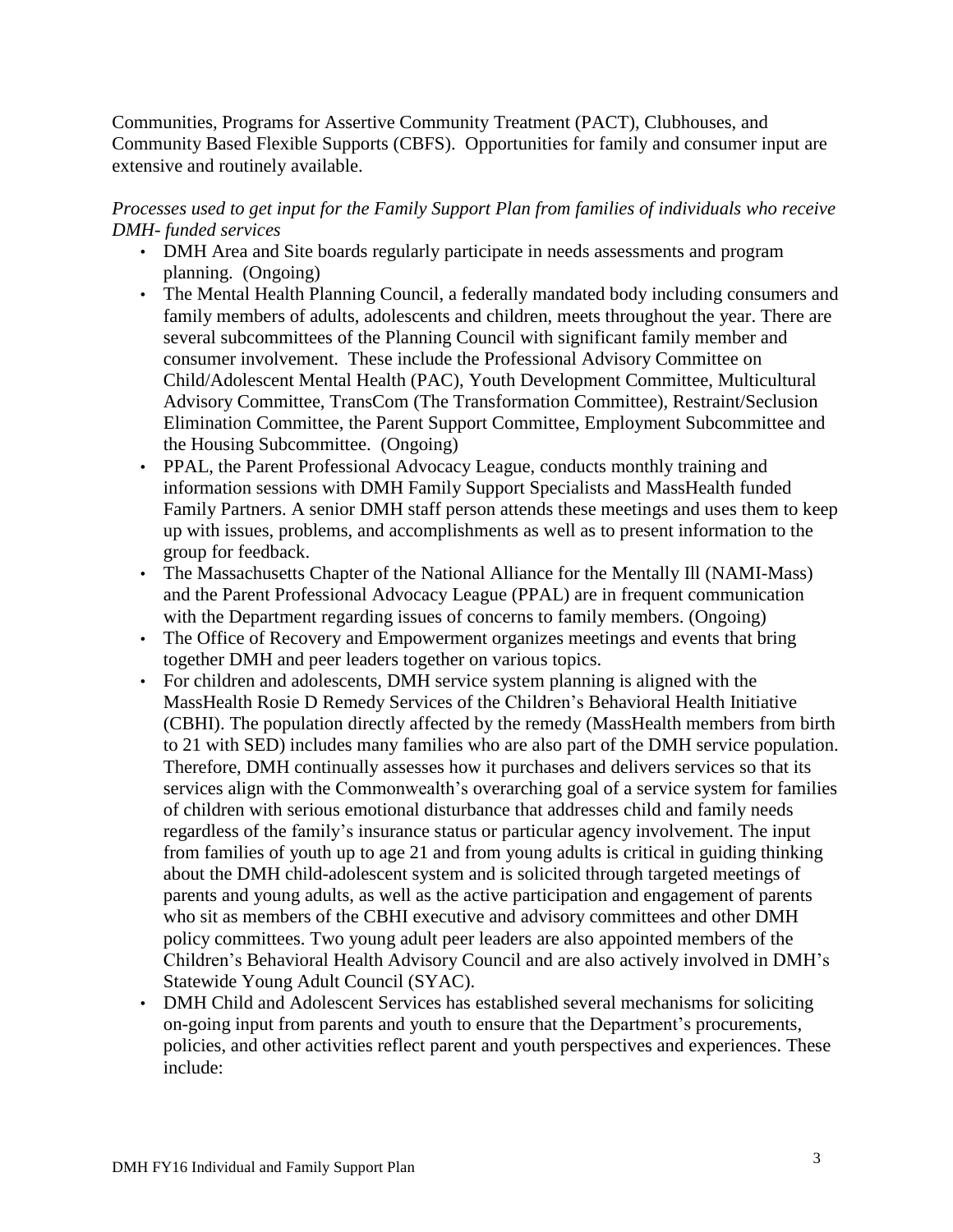- o Caring Together Family Advisory Committee: comprised entirely of parents and other family members to inform implementation of Caring Together services.
- o Caring Together Implementation Committee: comprised of Caring Together providers, state agency staff, and two parents.
- o Caring Together Coordinators of Family Driven Practice: Staff who are parents with lived experience raising a child with significant behavioral health needs and have extensive professional experience as a Family Partner, Senior Family Partner, or other Parent Support Provider within the children's behavioral health service system. Their role is to advance family engagement practices and family-driven care within the Caring Together system and lead practice improvement efforts throughout the Caring Together system.
- DMH has enhanced its websites and public information materials to make information about DMH services more available. Most recently, DMH has surpassed 1,500 followers on Twitter and has recently joined Instagram (@massdmh). Dozens of calls weekly come into the DMH Information and Resource Line (1-800-221-0053) requesting information about services, applications and other topics. Approximately 70% of requests for information received by DMH come from family members of consumers.

Through administrative processes, staff assignment, and procurement, DMH will continue to address key concerns raised to date by families and people receiving services, to the extent that resources allow. Specific recommendations to enhance family and individual support that have emerged from these processes include:

- Make information about DMH and its services easier for families and consumers to obtain;
- Improve access to services that enable a child to receive appropriate services in a timely manner, thereby significantly decreasing the burden on families;
- Continue to focus assessment and services on a strengths-based, youth and family driven approach;
- Redesign services to strengthen consumer and family voice and choice and increase flexibility of service system to meet the individual and changing needs of the person and their family;
- Work with providers so that they can do a better job informing families about their family member's diagnosis and its implications;
- Provide peer and parent support for consumers and their family members and build it in at various levels of the service delivery system;
- Increase availability of respite care, including mobile respite, peer-run respite and respite for caregivers of youth with SED;
- Include families and consumers on human rights committees;
- Recognize that adults who are parenting while trying to cope with their own mental illness need specialized services and supports, for themselves and for their children;
- Ensure that "crisis plans" for adults who are parents address what will happen to their children; and
- Maintain focus on "recovery" for adults and provide them with the opportunity to become effective, capable independent adults (and parents).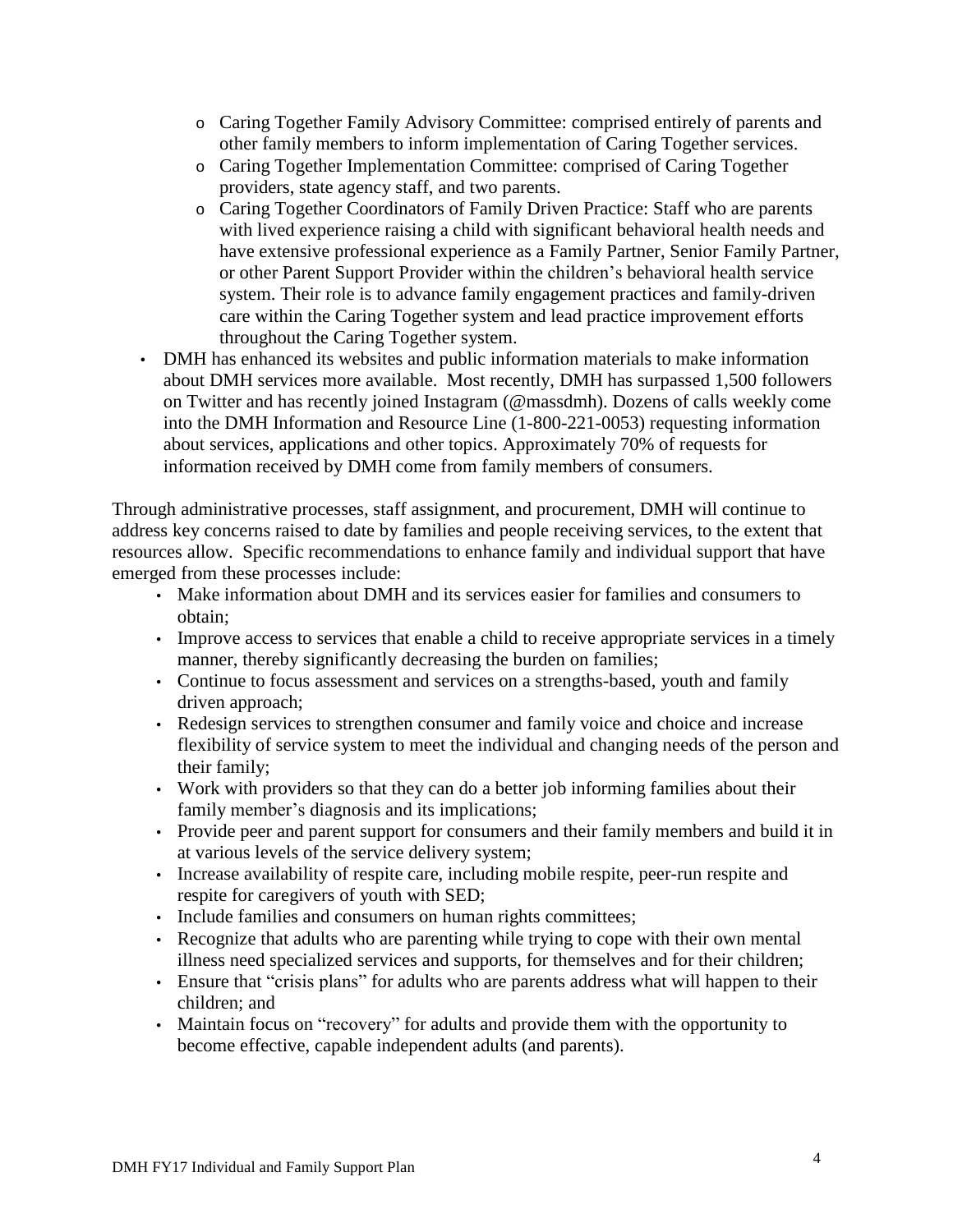In addition, DMH conducts an annual satisfaction and outcome survey of adults receiving services and of family members of youth receiving services. DMH and its survey vendor, JSI Research & Training Institute, Inc. (JSI), made several improvements to the survey process this year. First, the survey employed a family member and client census, rather than a sample design. Surveys were sent to all family members/guardians of youth receiving a DMH state-operated or funded service and to all adult clients receiving Community Based Flexible Supports (CBFS). JSI received 870 completed family member surveys and 3,624 adult client surveys. This represents a 351% increase in survey responses for the family member cohort and a 218% increase in the adult survey cohort. Second, the survey instrument was re-formatted into a more user-friendly and engaging format. Third, JSI conducted analyses to develop thematic groupings in cohesive domains to inform key priorities and principles of the Department. DMH is currently reviewing the survey data and working with JSI on conducting further analyses

#### **The Plan**

The DMH family and individual support initiatives discussed below represent DMH's response to date to the input given by families and consumers through the ongoing DMH processes of constituent involvement in program development. Parents, family members, and consumers have been involved in both the design and implementation phase of these initiatives. Specific levels of involvement are identified with each initiative.

#### **I. Family Empowerment**

# **Current Initiatives**

Family members and consumers are represented on various councils and advisory boards that provide significant input and direction into the development of DMH policies, procedures, program development and service evaluation, including:

- Commissioner's Statewide Advisory Council;
- Family member participation in the Caring Together Family Advisory Council, the Caring Together Provider Advisory Council and a committee of stakeholders to develop quality and outcome indicators for Caring Together services;
- State Mental Health Planning Council and its subcommittees, including the Professional Advisory Committee on Children's Mental Health (PAC), Youth Development Committee, TransCom, Restraint/Seclusion Elimination Committee, Multicultural Advisory Committee, Employment Subcommittee, Housing Subcommittee and Parent Support Committee. Parents and consumers also assume leadership roles on these subcommittees;
- The Children's Behavioral Health Advisory Council, established in 2009 in response to Chapter 321, the Children's Mental Health Law, which has parent and youth representation as Council members;
- Young adult representation on the following committees and workgroups: Children's Behavioral Health Advisory Council, MBHP Consumer Council, Youth Development Committee, Statewide Young Adult Advisory Council, Employment Subcommittee,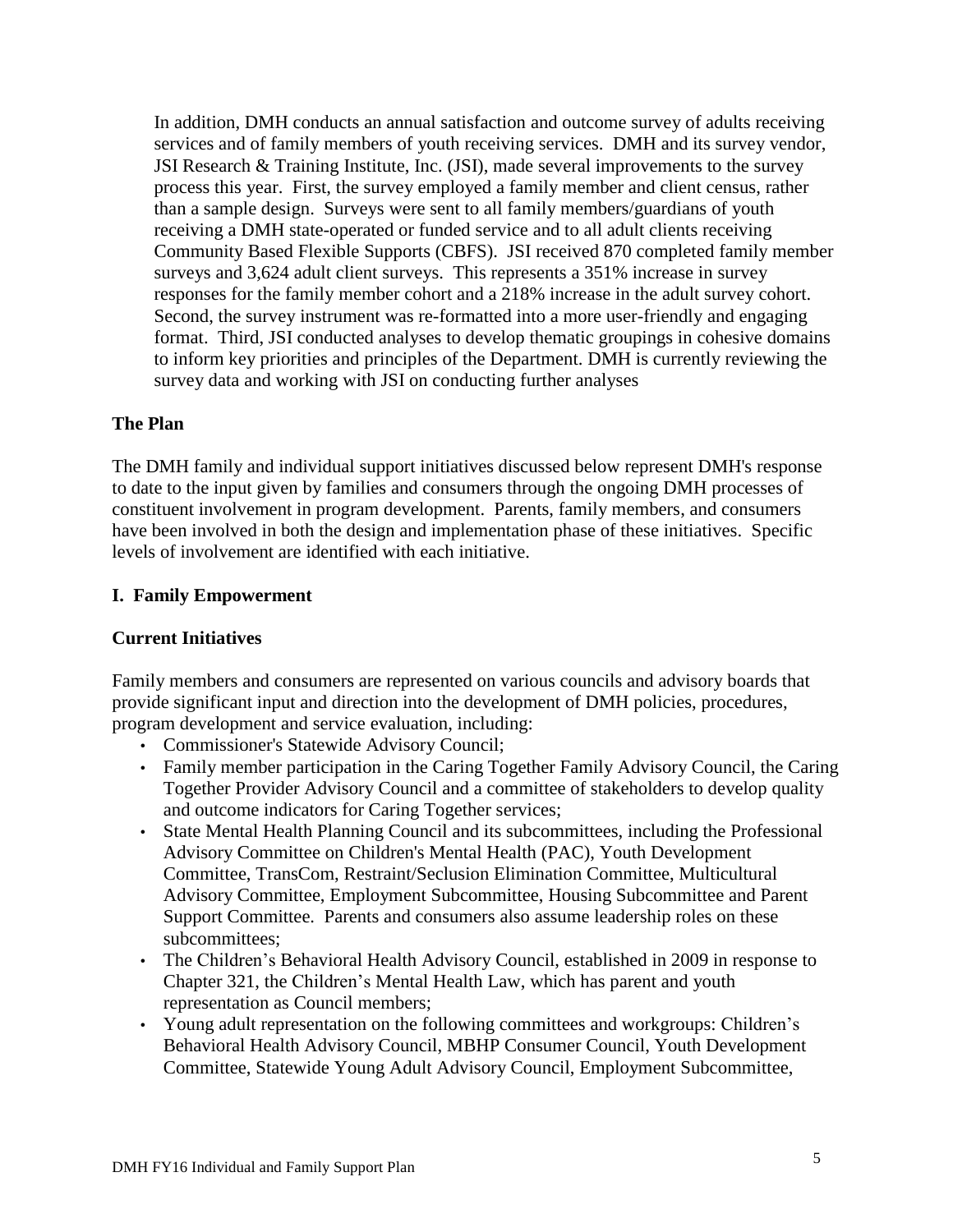Housing Subcommittee and Education Subcommittee, and Multicultural Advisory Committee;

- Site and Area Boards that advise on local program development, regulations, statutes and policies;
- Two parents with lived experience that are contracted consultants for Central Office Child and Adolescent Services. These consultants are integral in service development and implementation;
- Service procurement process through community forums, Requests for Information (RFIs) and membership on proposal review committees that make recommendations to the Department about contract awards. Family members serve on design teams, are represented on Selection Review Teams, and co-present with state agency staff at provider forums and meetings with state agency staff as an orientation to new service models being procured.
- Contract management meetings and other local committees that work on the details of refining and improving the quality of DMH services; and

DMH also contracts with the Parent/Professional Advocacy League (PPAL), the state chapter of the National Federation of Families for Children's Mental Health. This is the statewide organization responsible for making sure that the voices of parents and family members of children with mental health needs are represented in all policy and program development forums both within DMH and in other state agency and interagency forums. PPAL efforts to promote family empowerment include:

- On-going support, through networking, information-sharing, and training, for the network of forty-three DMH Family Support Specialists to enhance their advocacy skills.
- Regular communication with the local support groups facilitated by DMH Family Support Specialists. This communication is used to solicit input on proposed changes to state and federal laws, regulations, and program designs that affect children with mental health challenges.
- Feedback from PPAL to DMH staff about problems that parents are experiencing in regard to service access and quality based on information from support groups, surveys that it conducts, and calls to the office. PPAL members have also been frank about the fact that, beyond the child identified as the client, family members often have their own needs, and PPAL has advocated for service provision that is built on an understanding of the needs and strengths of both the child and the family.

Collaboration with DMH to solicit ad hoc input from parents, youth, and family members regarding specific issues that impact DMH service design, practice, and policy formulation.

• DMH currently contracts with PPAL to conduct topical surveys of parents and families on current and emerging issues and challenges that families face in getting needed services and supports for their children with behavioral health needs. These findings are used to inform DMH's work, as well as MassHealth and the broader children's behavioral health service system.

# **New Initiatives**

• To ensure that DMH provides services that are culturally competent to lesbian, gay, bisexual, transgender, queer and questioning (LGBTQ) persons and their families, the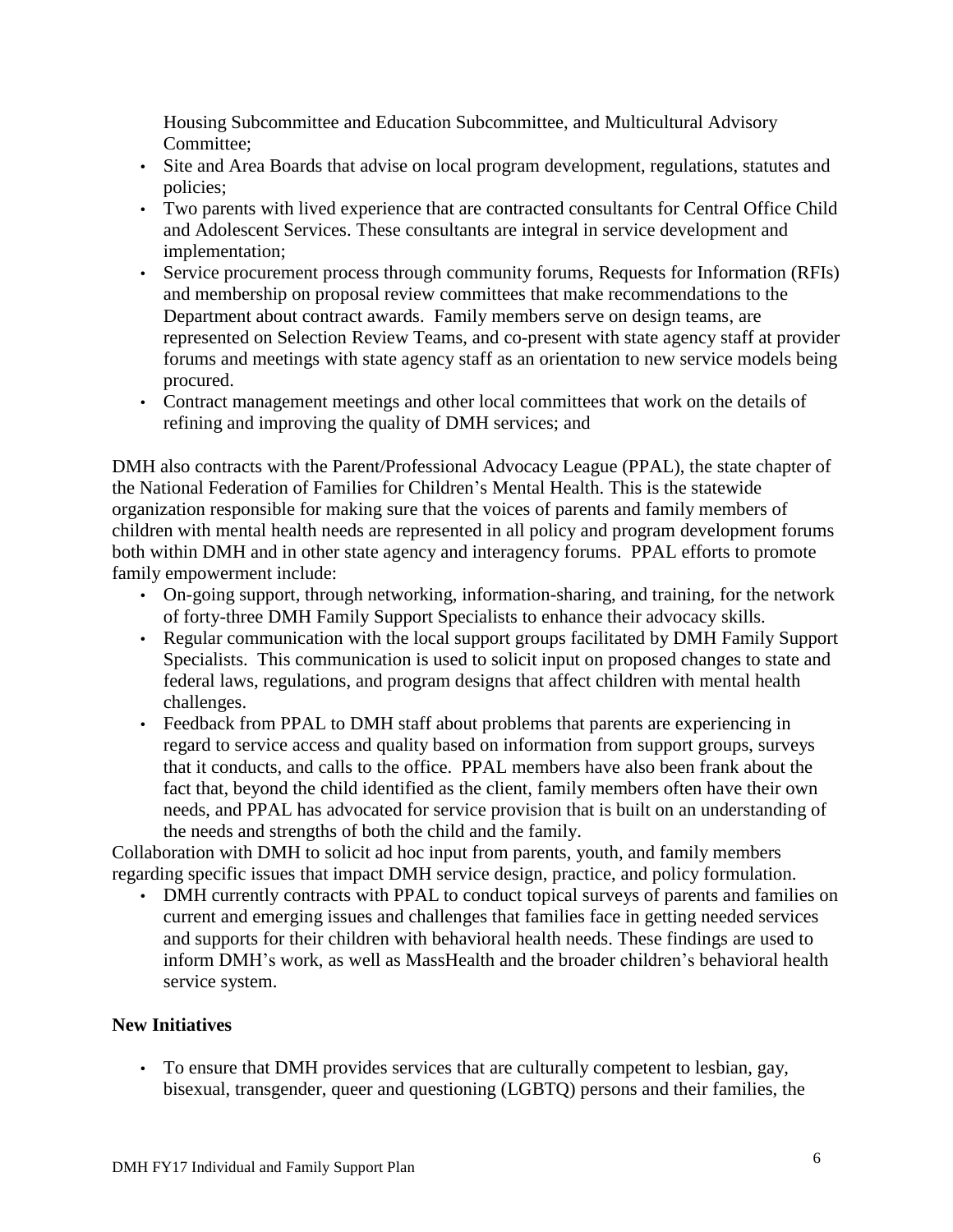Department has launched an LGBTQ initiative. As an initial first step, DMH held interviews with key informants, as well as focus groups with DMH clients who selfidentify as LGBTQ. Recently, the Department also conducted an all employee survey to assess LGBTQ environment and needs. The results of these discussions and survey will guide FY'17 LGBTQ policy development and training activities.

- DMH and DCF jointly procured their residential service system in FY13. As part of this effort, DMH continues to advance the participation and professionalization of parents and caregivers working in the system of care for children and youth with SED. DMH and DCF have jointly designed a Family Partner service to support parents and caregivers of youth receiving residential services, and are piloting this program currently. DMH and DCF's commitment to providing this type of peer support emerged based on feedback from dozens of families across the Commonwealth. At forums convened by DMH and DCF, families consistently emphasized the importance of parent peer support in helping them more effectively engage in services, access needed services, and manage their caregiving responsibilities. The pilot phase of this program is anticipated to run until June 30, 2017; at which point, full statewide implementation will occur for FY18.
- In SFY15, DMH held six regional dialogues with interested stakeholders, including consumers and family members, to obtain input on Community Based Flexible Supports (CBFS), DMH's primary rehabilitative service for adults living in the community. This stakeholder engagement continued into SFY16 with sessions in each Area for young adults receiving CBFS services. Two additional sessions were conducted for family members of adult clients utilizing a webinar format and online survey. The feedback obtained at these forums is being used to inform the CBFS rate development process. • The State Mental Health Planning Council subcommittees provide significant input into policy and program development. In May 2013, the Council voted to establish a new subcommittee on housing. The initial membership of the subcommittee includes people with lived experience and family members of adults/young adults. Examples of subcommittee activities that included substantial family member and consumer involvement include:
	- o Professional Advisory Committee on Children's Mental Health (PAC): Ongoing involvement and monitoring of the Children's Behavioral Health Initiative and planning for medical homes and primary care-behavioral health integration. In SFY16, the PAC focused on the integration of behavioral health in primary care, including providing expert comment to MassHealth on pediatric behavioral health metrics and child-specific considerations in integrated care models.
	- o Youth Development Committee: Participation in continuation components of the STAY (Success for Transition Age Youth) Grant (described in the Interagency Collaboration Section); support/collaboration with DMH Northeast Area's Now Is The Time (NITT) grant for young adults; trainings for young adult peer leaders; sustainability and maintenance of the Speaking of Hope website; and, continued collaboration focused on youth/young adult employment, education and housing.
	- o Multicultural Advisory Committee (MAC): Continued participation in other advisory bodies of the Department and community groups and organizations. MAC members played a crucial role in organizing the 7<sup>th</sup> Annual Asian American Mental Health Forum which was held at DMH's Dr. Solomon Carter Fuller Mental Health Center in May 2016.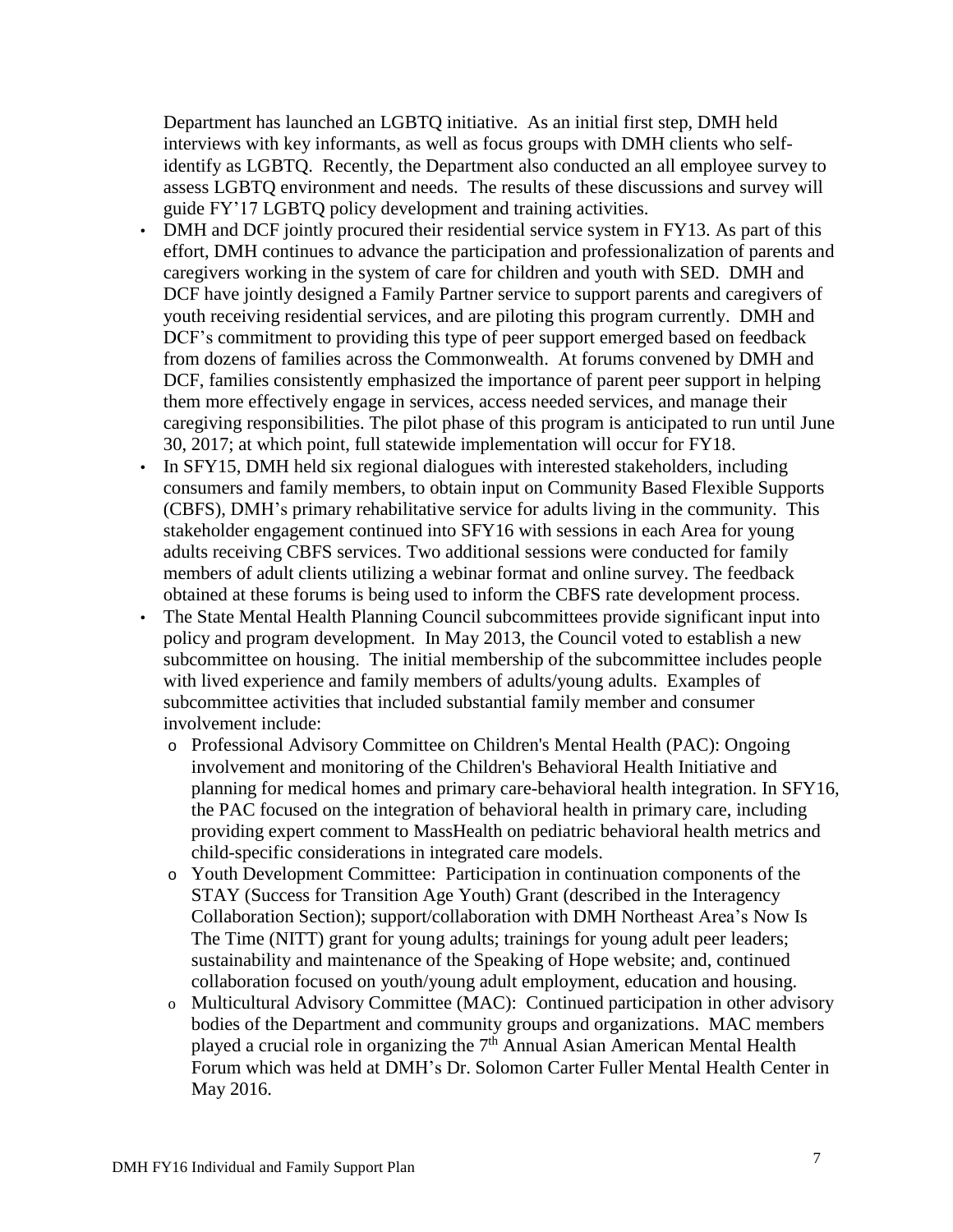- o Restraint/Seclusion Elimination Committee: In SFY16, the subcommittee met with key DMH staff to further analyze the seclusion and restraint data and discuss an enhanced process for identifying factors that contribute to seclusion and restraint incidents. The subcommittee also reviewed membership and is finalizing a work plan for the coming year.
- o TransCom: Continued efforts to support and sustain the successful integration of peer specialists into the workforce, including recommendations on supervision of peers; revision of a *Culture of Respect* document, addressing personal disclosure and respectful interactions in the workplace, and development of Peer Professional Workforce Development Guidelines.
- o Parent Support Committee: In SFY16, the subcommittee continued to implement a number of family initiatives to alter family culture in the adult mental health system. The subcommittee worked with the DMH Children's Behavioral Health Knowledge Center and numerous stakeholders to review the fit and feasibility of adaption the evidence-based Let's Talk intervention for adult mental health providers working with clients who are parents. Using the resources from the National Implementation Research Network, the team drafted a practice profile for the intervention adaptation; reviewing available training materials with a plan to adapt/develop materials relevant to the Massachusetts service context. The team is currently meeting with providers to identify potential pilot sites for initial implementation in the fall of 2016.
- o Planning Council Steering Committee: Continued involvement in developing the agenda for meetings and facilitating the business of the Council.
- In FY14, DMH was awarded a 4 year, \$4 Million SAMHSA STAY Together Implementation Grant in partnership with CBHI that includes as one of its five goals partnering with and providing support and education to parents and caregivers whose youth are transitioning to adulthood. Key activities relating to this goal include:
	- o Training for Lead Family Partners in supervising Peer Mentors: Training for Peer Mentor Supervisors has been held and ongoing coaching is occurring as needed. A supervision training manual for the Family Partners has been developed and is being implemented with current supervisors.
	- o On-going psycho-educational training for parents and caregivers: In partnership with PPAL, the project developed and published a training curriculum for parents of transitioning youth called *Transition Planning: Empowering Families*. This publication addresses the changing roles of families, provides an overview of benefits, health care and advocacy, discusses legal options, and addresses communication with one's child and with the child's provider. Training has been held with two groups and the evaluations are very positive. Training of additional groups is in process. From these groups, family members will be selected and trained to provide more training to other family members. Typically after the training, people are interested in becoming a regular member of a support group. Interested parents/family members will be selected and trained to become support group facilitators and will be assisted in setting up the support groups.
	- o Development of six support groups for parents and caregivers of young adults: One in each of the MassHealth Community Service Agencies (CSA) participating in the grant.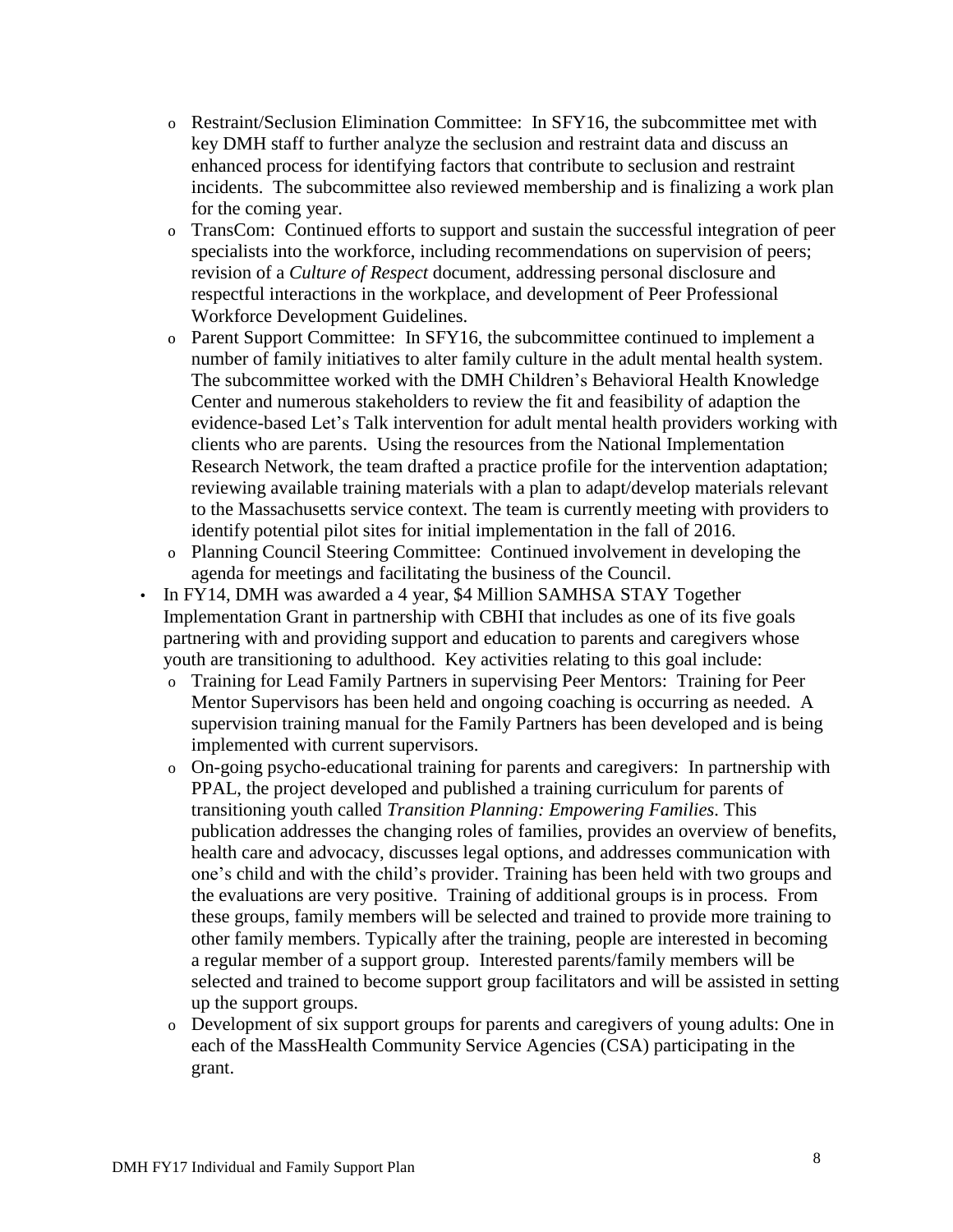# **II. Family Leadership**

# **Current Initiatives**

DMH provides and supports numerous opportunities for families and consumers to enhance and develop leadership and advocacy skills, including:

- NAMI's "Family to Family" curriculum, which utilizes a train-the-trainer model to help families learn essential skills relevant to caring for a family member with mental illness and become knowledgeable about available interventions and resources. Trainers then run groups in their local areas and thus continue to build an informed family base. In addition, NAMI trains family members to co-facilitate support groups for families.
- Parents of DMH clients participate in trainings offered through MA Families Organizing for Change that focuses on advocacy strategies.
- PPAL provides monthly trainings for DMH Family Support Specialists and for MassHealth Family Support & Training Family Partners that build skills in specific areas, such as effective advocacy with schools and insurers and evidence based treatments. PPAL has also provided training on family empowerment for parents of Medicaid enrollees.
- The Parent Information Network (PIN) administered through BAMSI and funded by the Department of Mental Health, includes a "Parents of Transitional Age Youth Program" that provides information, education, guidance, outreach and support to parents of transitional age youth (14-25) who have emotional, behavioral, and/or mental health challenges. This includes support groups, parent/community education, online support, a resource center and one-on-one support.
- Family support funds are used to pay for expenses associated with attending conferences and trainings.
- Parents from across the state attend and often present at several conference venues including the annual national conference of the Federation of Families for Children's Mental Health, the annual children's mental health research conference sponsored by the Research and Training Center of the University of South Florida, the annual Building on Family Strengths conference sponsored by the Research and Training center of Portland State University, the annual National Building Bridges Conference, and the annual MA Children's Behavioral Health Knowledge Center Symposium.
- Parents co-chair the Family Advisory Committee of the Massachusetts Behavioral Health Partnership (MBHP) and are represented on the EOHHS Children's Behavioral Health Advisory Council.
- Parents serve on the Department of Elementary and Secondary Education's Statewide Advisory Committee for Special Education.
- The DMH Office of Recovery and Empowerment (ORE) actively participates and leads efforts to support and expand the peer workforce, inform the system on the principles of consumer choice, and raise awareness among the mental health community and the general public of DMH's commitment to person-centered and recovery-based principles.
- The Transformation Center, Massachusetts' statewide consumer technical assistance center, conducts annual peer specialist trainings. There are currently over 600 people who completed the training and became Certified Peer Specialists (CPSs) after passing the oral and written examination.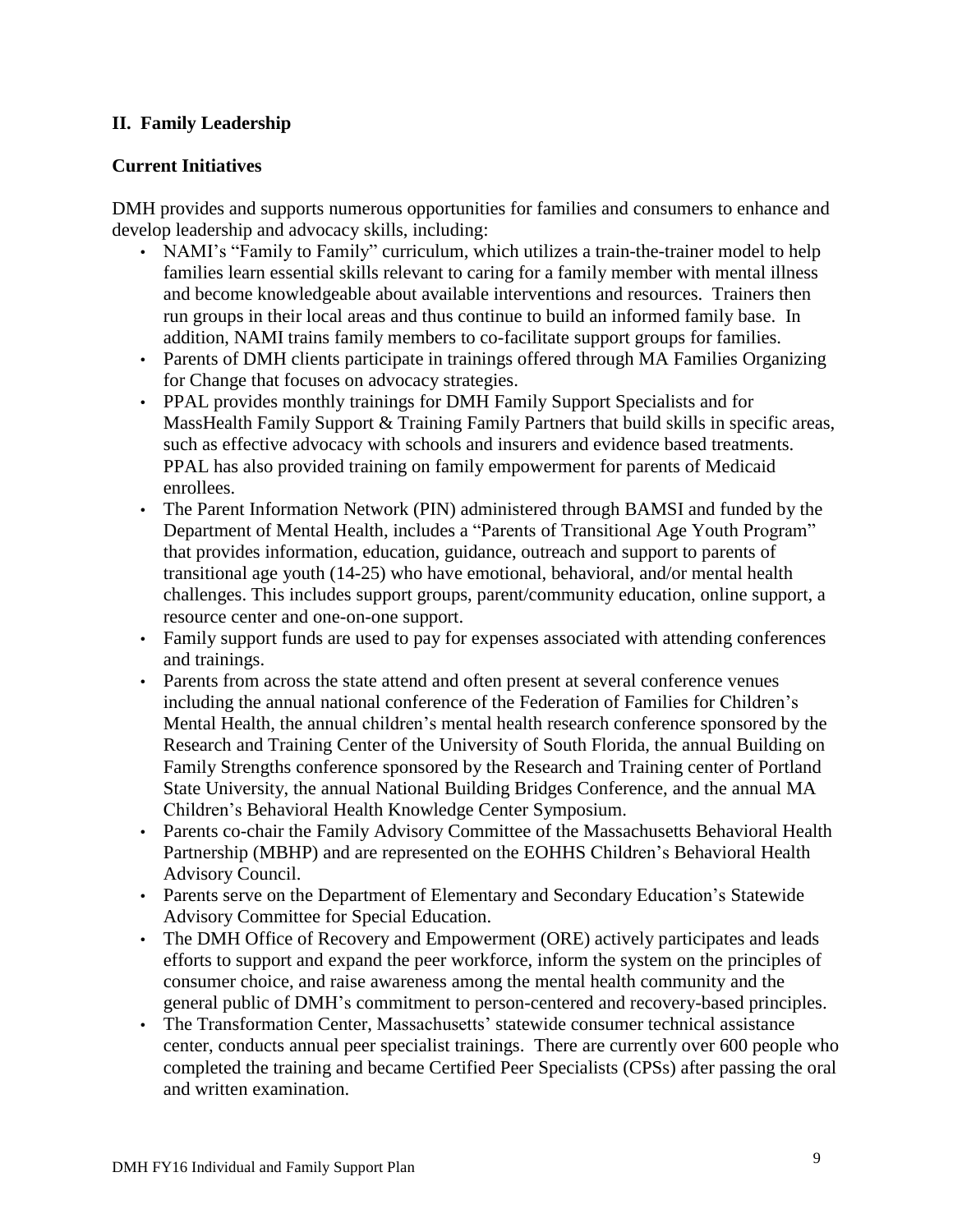- A DMH-convened workgroup created definitions and job descriptions of peer and family support workers to be utilized in advancing policy development, funding opportunities and implementation.
- DMH also maintains close ties with Adoptive Families Together (AFT), an organization of adoptive families that now operates as a program of the Massachusetts Society for the Prevention of Cruelty to Children. AFT provides support groups across the state and develops written material to help educate and assist parents in advocating for the best services for their children. DMH makes AFT materials available through the DMHfunded family support specialists.
- There are new opportunities for young adult training and employment with the awarding of a five year grant to create and sustain "The Learning and Working during the Transition to Adulthood Rehabilitation Research and Training Center" at UMass Medical Center. This Center has created part-time and full-time employment positions for research or project associates, and is focused on the successful completion of education and training to assist young people (14-30) with serious mental health conditions obtain rewarding and sustaining work.
- DMH continues to advance the participation and professionalization of parents and caregivers working in the system of care for children and youth with SED. This is accomplished through DMH's statewide network of Family Support Specialists and the Department's commitment to supporting and advancing the role of family partners and other parent/family support providers.

# **New Initiatives**

DMH continues to develop new opportunities to support families and consumers to develop and exercise their leadership and advocacy skills.

- As part of the FY14 implementation of the DMH/DCF Caring Together Child/Adolescent Residential Services, DMH/DCF established four new Coordinator of Family Driven Practice positions. The Coordinator serve on one of four regional management teams of the residential services, with responsibility for ensuring that residential services are responsive to the voice and needs of the parents/caregivers of youth receiving residential services. In SFY16, they have assumed leadership roles in the implementation of the Caring Together Family Partner service and in developing strategies to improve family engagement strategies and family driven care within Caring Together services.
- Established in SFY14, the Education Subcommittee of the Youth Development Count continues its work to promote effective collaboration between youth and young adult and secondary and post-secondary educational institutions to improve supports within educational settings for students with mental health needs and to reduce the stigma associated with mental illness in educational environments.
- The Statewide Young Adult Council (SYAC) members were asked to provide the young adult perspective, tips, and recommendations in creating and sustaining effective youngadult driven councils to multiple agencies and organizations not only in the Commonwealth of Massachusetts but also to other states interested in creating similar young adult-led councils. In addition, SYAC members are continuously approached for their young adult perspective in the development and implementation of young adultrelated activities as well as their guidance on how to enhance existing services to more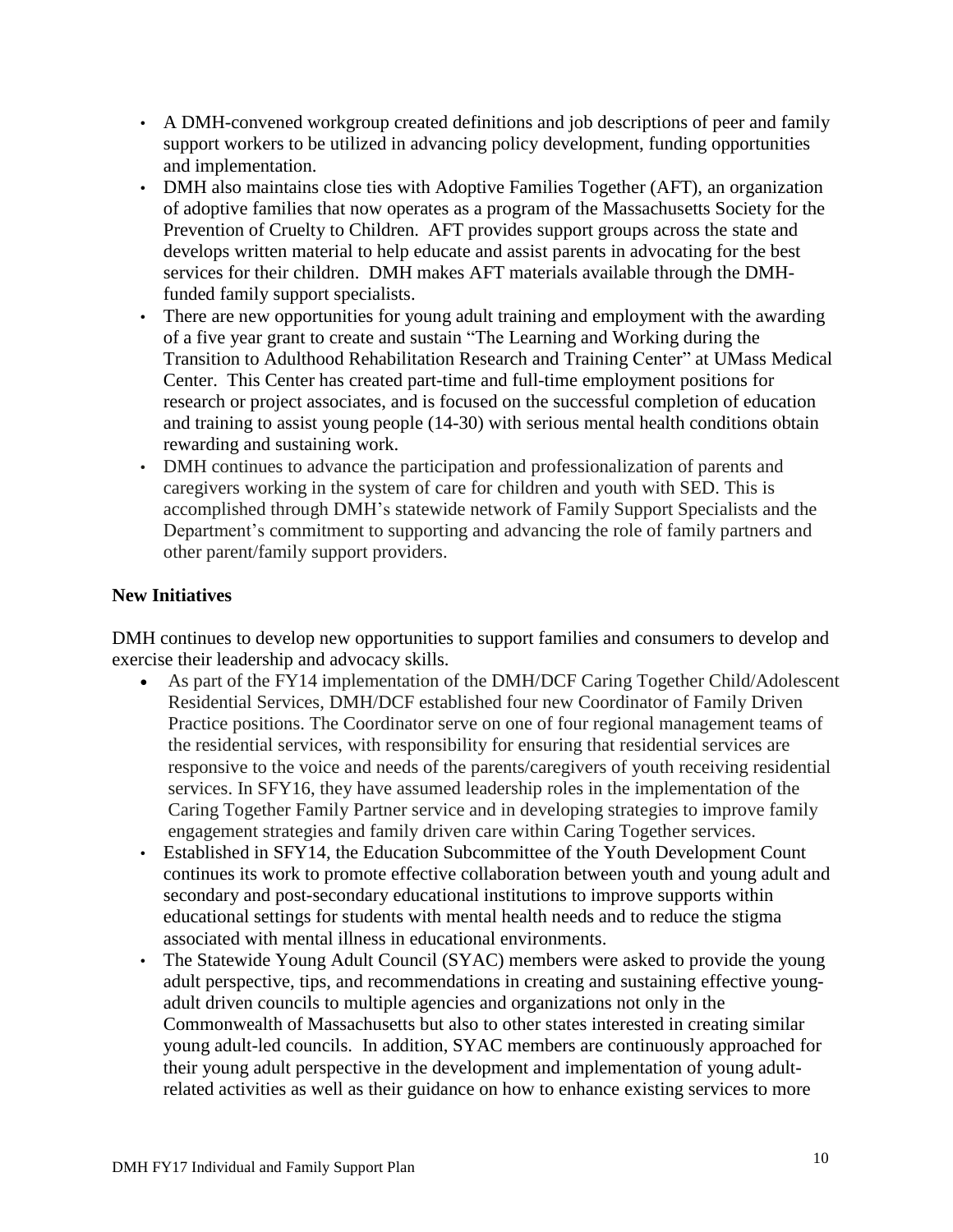fully engage, support and serve young adults with mental health conditions and ensure high quality services. Most recently, SYAC members were involved with providing input and feedback into a proposed Young Adult Housing model that could be incorporated into DMH's Community Based Flexible Supports/Services (CBFS) that would enhance developmentally appropriate services for young adults.

- Through the support of the Success for Transition Age Youth/Young Adults (STAY) Grant, multiple family/guardian focus groups were conducted across the state to gain a better understanding of families/parents/guardians experiences with the mental health system when supporting a transition age young adult. While several parent advocates already participate in the STAY advisory groups and/or the Youth Development Committee (YDC), these sessions provided a more in depth opportunity for parents in various parts of the state, who may not be able to travel to meetings during business hours, to share their experiences and to shed light on what is working well for them and what is not. In addition, the focus groups also helped identify efforts and recommendations to support families during the transition experience from child/adolescent-serving services to adult-serving services.
- In SFY16, the Transformation Center offered three additional certified peer specialist trainings, including a pilot that integrated an internship experience into the classroom component. At the request of DMH, the Transformation Center assessed the extent and impact of turnover within peer positions. Initial results indicate that turnover is equivalent to the turnover observed in other positions within behavioral health. The Transformation Center plans to address staff retention developing resources for supervisors of peer roles and hosting and creating a centralized calendar of continuing education opportunities for peer staff. In addition, the Transformation Center supports the development of Affinity and Ally groups that include under-served or under-represented communities, such as communities of color and the Deaf community. These groups aim to create more welcoming environments for people within these communities to access support and treatment, address stigma and discrimination and develop allies within other communities.
- A second COAPS class was held in SFY16 with 18 individuals, sponsored by DMH and EOEA. The COAPS class originated in SFY 15, when DMH invited Dr. Cynthia Zubritsky from the University of Pennsylvania to teach Pennsylvania's Certified Older Adult Peer Specialist (COAPS) training program, and consult with state leaders. The class and subsequent consulting was sponsored by a number of partners, including the Substance Abuse and Mental Health Services Administration (SAMHSA), BayPath Elder Services, Community Counseling of Bristol County, Mass Association of Councils on Aging, and the Mass Association for Mental Health. Eighteen Certified Peer Specialists or Recovery Coaches, age 55+, attended the three day workshop which covered topics such as: demographics, normal aging, culture, depression, anxiety, substance use, trauma, and suicide as they relate to older adults. The final afternoon of the class was spent on local resources funded by the Executive Office of Elder Affairs, and Councils on Aging in local cities and towns.
- The State Mental Health Planning Council has focused its July and October 2016 meetings exclusively on the topic of Peer Professionals, evidencing its continued emphasis on the vital role of peer and family supports.

#### **III. Family Support Resources and Funding**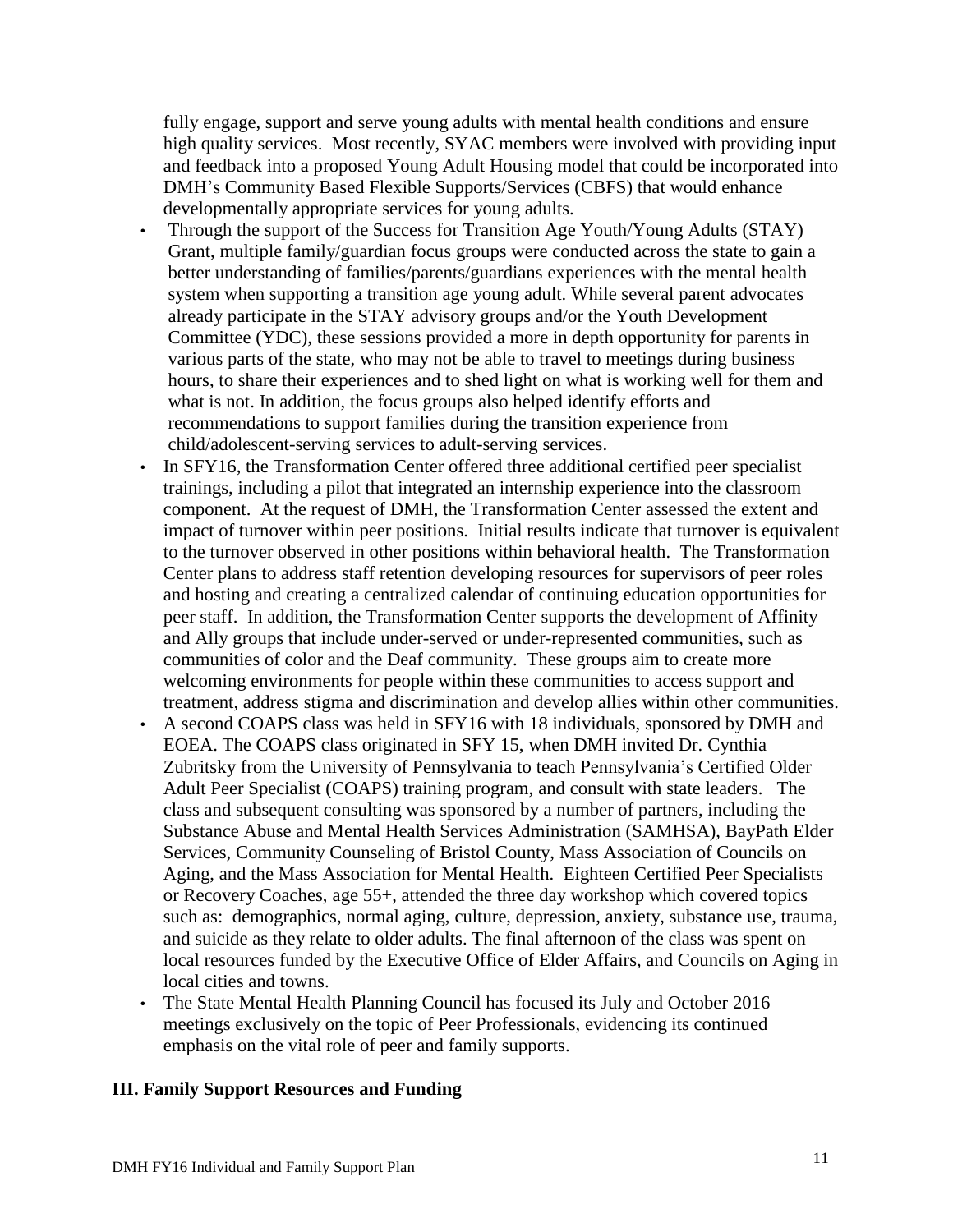#### **Current Initiatives**

DMH is re-designing its community-based service system to improve the flexibility of services to meet the needs of consumers and families and to increase consumer, youth and family voice and choice. Family and individual support is embedded within a number of these services. Parents are usually the legal guardians and the ones responsible for their children's care; therefore, most child and adolescent services and activities are designed to support parents in their role. DMH-funded services for adults with mental illness also provide support to families of adult clients, if the adult client has consented to having the family aware of his/her situation and are involved. Family support is provided for both clients living at home with mental illness and those who are not. For adults, the service system promotes independence while at the same time offers support to families of adult clients, many of whom continue to be key resources for their adult children, even when those children live out of the home. DMH will continue to work on the question of how to support family members of clients who are their own guardians who choose not to involve their families in their treatment, as those family members often feel distraught and frustrated by being cut out of the process of helping a loved one.

The principal DMH child and adult services providing family and individual support as a service component are described below, along with FY15 spending (encumbered and expended) as of July 13, 2016.

#### **Case Management Services – Child and Adult**

- **o FY15 Spending:**
- **o Child/Adolescent Case Management: \$2,730,393**
- **o Adult Case Management: \$15,823,794**
- Virtually all case management for children, and some case management for adults, can be defined as family support, in that assisting an individual to access services they need provides benefits to the entire family.
- Case managers work with parents to develop a child's Individual Service Plan and check in with the family regularly. They are available to families to help resolve situations as they arise. DMH case managers can assist parents of child and adolescent clients, who may have their own mental health and substance use issues, to obtain appropriate services.
- For adults living at home, much of case management support is directed to assisting the family. Even if the adult is living out-of-home, case managers and providers work with the adult's family so long as the adult has given consent.
- Case managers for children, adolescents, and adults help families think through the impact of the affected person's mental health problems on each of their lives, identify each person's strengths and personal resources, and also identify outside resources and supports to promote the client's recovery and growth.
- Case managers link families to assistance for themselves, as well as for the client, as part of the service planning process, and are often the people families turn to for help in case of crises and unexpected events. They work with clients and their family members to develop advance plans for managing crises and to minimize family disruption in times of unexpected events.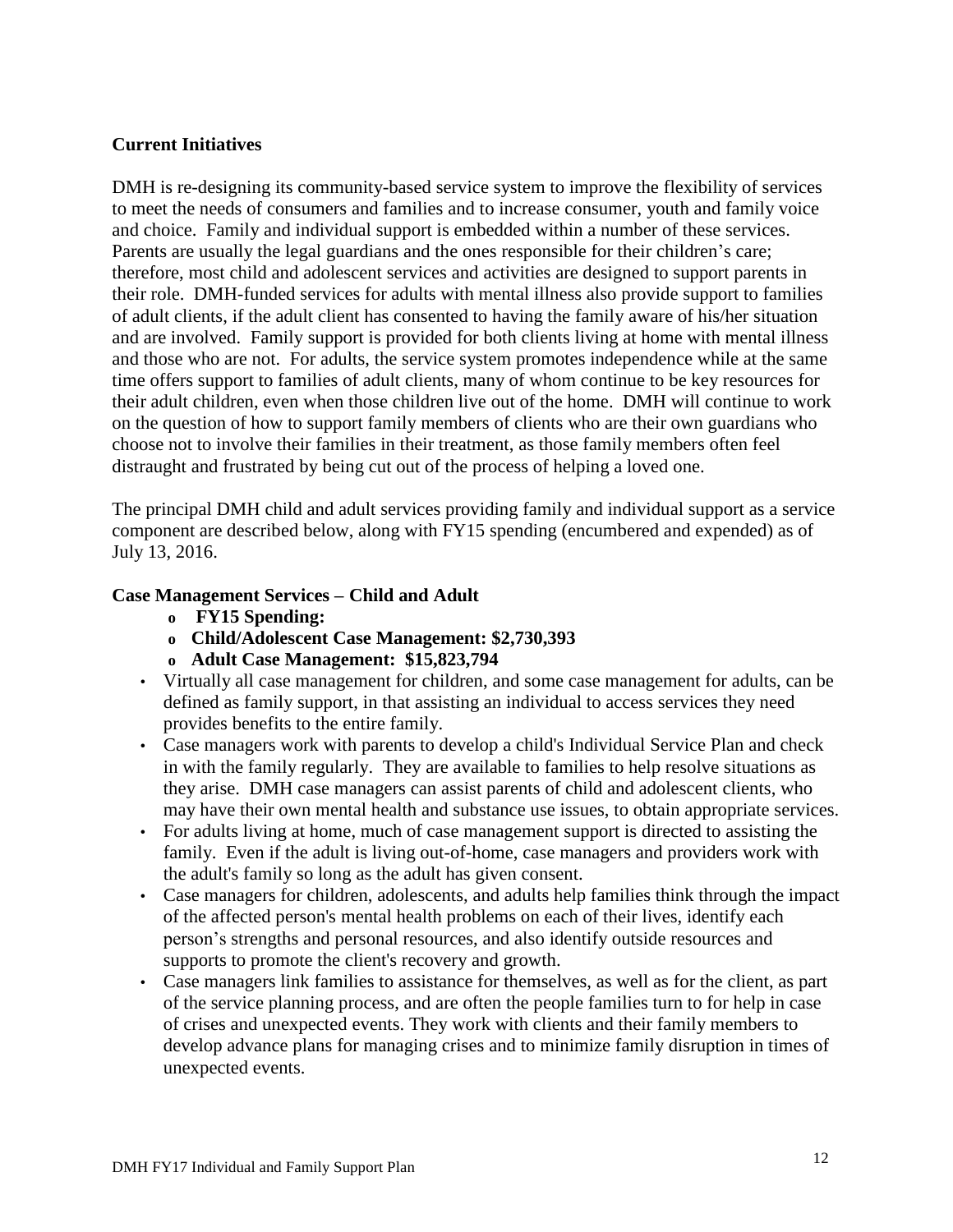- Case managers authorize the provision of services which directly support the family's care giving capacity. They also help families obtain benefits for the client, and assist families in advocating with other entities for services and supports.
- As a result of the implementation of CBHI, most children on MassHealth who receive Intensive Case Coordination through the CSA system do not receive DMH case management; however, DMH does authorize other non-Medicaid reimbursable services as needed and available. One of the goals of CBHI is to integrate services across public payers and to create a seamless delivery system for the youth and family. Collaboration between DMH and MassHealth is focused on that goal.

# **Individual and Family Flexible Support Services (IFFSS) – Child**

# • **FY15 Spending: \$ 10,643,037**

- Individual and Family Flexible Support Services (IFFSS) provide an individualized and targeted set of interventions and services intended to prevent out-of-home placement, sustain the youth within his/her family and community, and assist the youth to successfully function in the community. Through this Service, a youth and his/her family develop the skills, strategies and supports needed to live successfully in the community and to support the youth's ongoing development of age-appropriate social, emotional, academic and pre-vocational competencies. The IFFSS is designed to be highly flexible to meet the varying needs of youth with serious emotional disturbance and their families. Because of the wide variation in youth and family needs, and in family abilities and the capacity of the service system to meet those needs, services provided under Individual and Family Flexible Support Services encompass a range of highly individualized interventions that focus on the youth and his/her family. These include: (1) Family Systems Intervention; (2) Individual Youth Support; (3) Youth Support Group; (4) Collateral Contact/Case Consultation and (5) Flexible Pool Administration. Individual and Family Flexible Support Services are intended to support a coordinated approach to delivering services among the educational, therapeutic and other community services working with the youth and family. The Flex Support Service Components may be delivered individually or in combination to meet the individual needs of youth and their families.
- DMH re-procured IFFSS services in FY12. Services were enhanced in order to improve the ways in which the network identifies, outreaches to, and supports families of children, youth, and young adults with serious emotional disturbance.

# **Respite – Child**

- **FY15 Spending: Respite care is funded in IFFSS (Flex) and Caring Together Continuum contracts**
- Respite is brief or short-term care of a child or youth with SED that is provided by adults other than the birth parents, foster parents, adoptive parents or legal guardian with whom the child/youth normally resides. Respite is typically used to give the parents/LAR and child/youth time away from each other in order to decrease stress and support the family system. Respite care may be provided in the home or in settings outside the home, including overnight respite facilities.

# **Program of Assertive Community Treatment (PACT) – Adult**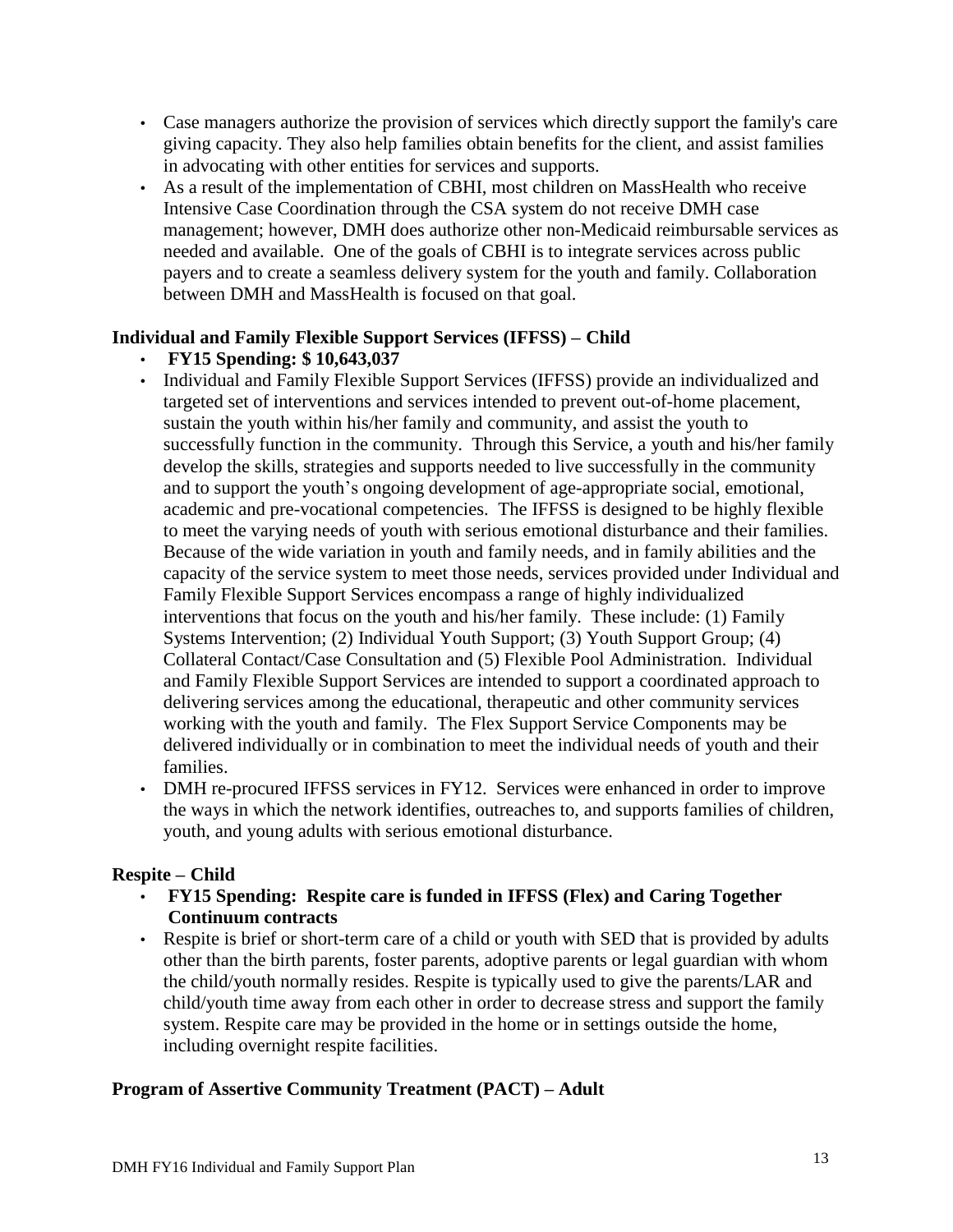#### • **FY15 Spending: \$ 13,485,500**

• PACT is a multidisciplinary team approach providing acute- and long-term support, community based psychiatric treatment, assertive outreach, and rehabilitation services to persons served. Services are comprehensive, highly individualized and are modified as needed, through an ongoing assessment and treatment planning process. The majority of services are provided directly by PACT team members in the natural environment of the person, and supports for the adult and family are available on a 24 hour, 7 day a week basis.

# **Community Based Flexible Supports (CBFS) – Adult**

- **FY15 Spending: \$ 269,638,673**
- CBFS services support persons served as they increase their capacity for independent living and recover from mental illness. Services are individualized and delivered in partnership with each person served. The mix and intensity of CBFS services provided are flexible so as to meet each person's changing needs and goals. The flexible nature of CBFS cultivates resiliency and supports each person's path to recovery. CBFS Services are coordinated with the person's DMH services and, to the extent feasible, non-DMH services. Service goals include rehabilitation, support, supervision, stable housing, participation in the community, self management, self determination, empowerment, wellness, improved physical health, and independent employment. Family support, education, and involvement in the family member's treatment planning are included within the service model, with the adult client's consent.

# **Recovery Learning Communities (RLC) – Adult**

#### • **FY15 Spending: \$ 3,549,787**

• DMH funds six RLCs, one in each DMH Division. The RLCs provides peer-to-peer support to individuals with serious mental illness. It is expected to serve as a "hub" in its respective DMH Division. The RLC Program is a resource and referral center that provides general information on topics of concern to peers. The information focuses on community resources and programs. Services may be offered in a variety of settings; at the RLC Program site, community mental health centers, inpatient hospitals, generic community settings, town hall, fairs, shopping mall, etc. Services include: providing and/or referring to a wide range of peer to peer support services; supporting the providers of peer-to-peer support through training, continuing education, and consultation; and linking together peer-operated services and supports for the purpose of creating a network.

#### **Other Family and Individual Support Activities**

DMH funds some family support activities that are not restricted to individuals who have been determined eligible for DMH services.

- In FY15, DMH contracted with NAMI for \$294,738 and with PPAL for \$211,825. This funding supports educational programs for families. Both PPAL and NAMI offer trainings for providers to help them understand the family perspective and for community groups.
- In addition, DMH contracts with M-POWER/The Transformation Center for \$830,283 to serve as the state's consumer-run technical assistance center, conducting the certified peer specialist training program and providing supervision, support and training to the peer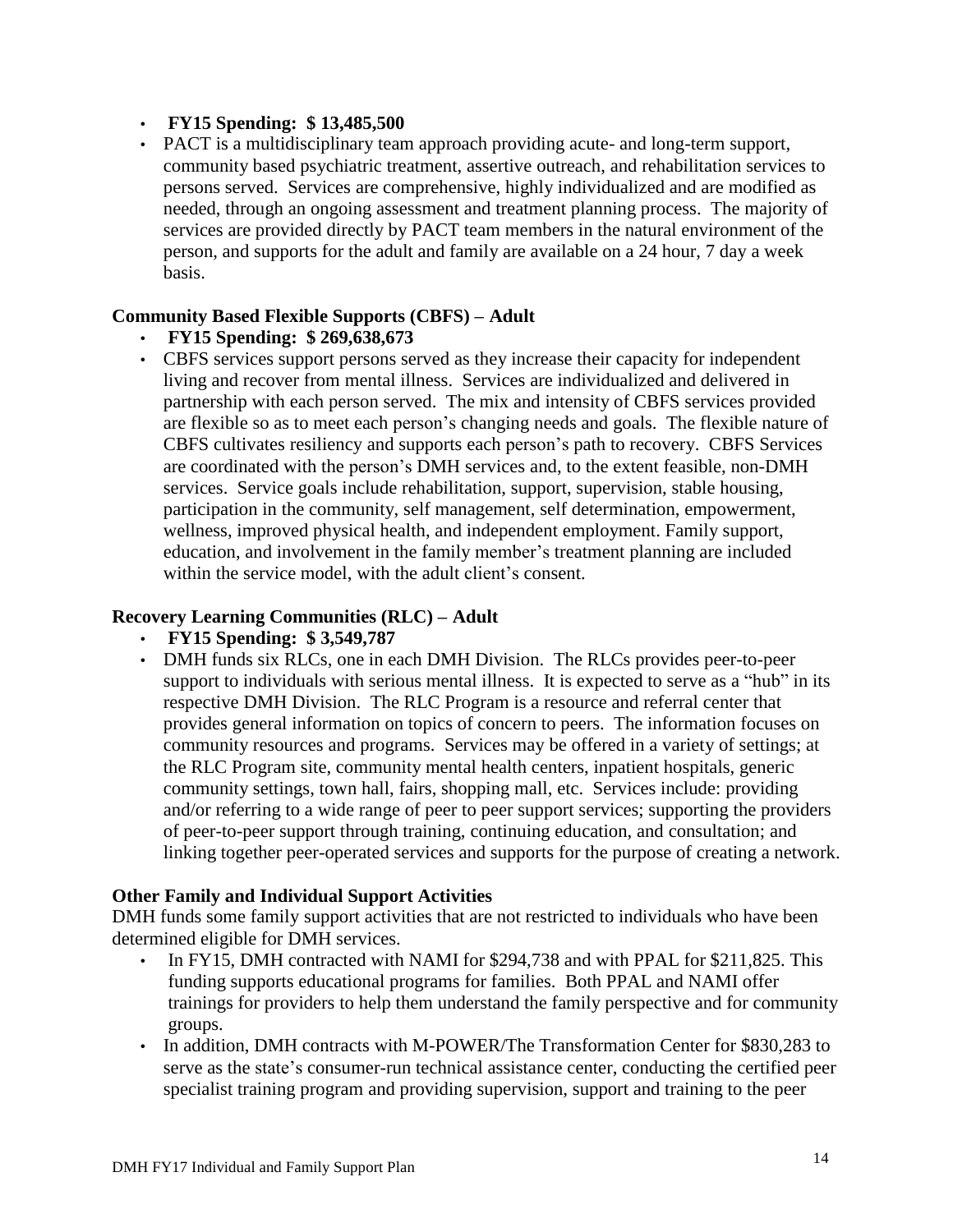workforce, including those employed at Recovery Learning Communities and Community Based Flexible Support services.

- In each Area, DMH funds at least one Family Support Specialist to assist individuals by telephone and to facilitate use of a variety of supports including parent support groups that offer emotional support, education about mental health needs, state of the art treatment, advocacy strategies, and self-help for parents or other caregivers. Family Support Specialists are sensitive to the challenges of parents who may have mental health needs themselves, and the specialists are trained to support parents in accessing appropriate services. Parents in the support groups decide how the group can best meet their needs and often invite community members and various professionals to provide technical assistance and training on selected topics. Services available through these Family Support Specialists are available to all parents of children and adolescents with behavioral, emotional or mental health challenges, whether or not their child is involved with a state agency and regardless of insurance coverage. DMH provides \$3,635,316 in funding in school and community therapeutic support contracts, which includes funding for Family Support Specialists. Parent education, parent support groups, training and leadership development, and parent mentoring activities are some of the activities offered with these funds. By enabling parents to increase their knowledge and obtain emotional and practical support from other parents, these activities empower many families to support their child's needs without the necessity of formal state agency involvement.
- DMH also provides **\$**49,296 in funding to the Clubhouse Family Legal Support Project (CFLSP), which was established in 2000 and is also supported by the Massachusetts Bar and the Boston Bar Foundations. The project attorney, working with the Mental Health Legal Advisors Committee legal team and several clubhouses, provides legal representation to low income parents with mental illness who are at risk of losing custody and/or contact with their children. The project is proving effective in helping some parents regain or retain custody and others gain visitation rights.

As noted above, DMH provides flexible supports to families of children and adolescents through its individual and family flexible support services ("flex") contracts with mental health providers. If the DMH Individual Service Plan that is developed collaboratively by the case manager and the parent or guardian calls for family support, the family is referred to the flexible support provider. This provider then develops an initial plan with the family, indicating the family support services to be provided by the agency's staff. The provider is responsible for assuring that services support the treatment goals for the child or adolescent. Supports are changed to address new needs or circumstances with the agreement of the family and the provider.

In addition, DMH has taken concrete steps through use of the internet and printed materials to improve awareness of mental health services and has modified its application forms for authorizing DMH services. These changes were designed to streamline paperwork, link consumers and family members with appropriate services in a more efficient manner and to provide consumers and family members with a user-friendly process that focuses on their desired outcomes and goals. Since these changes were made, there has been an increase in the percentage of completed applications for services.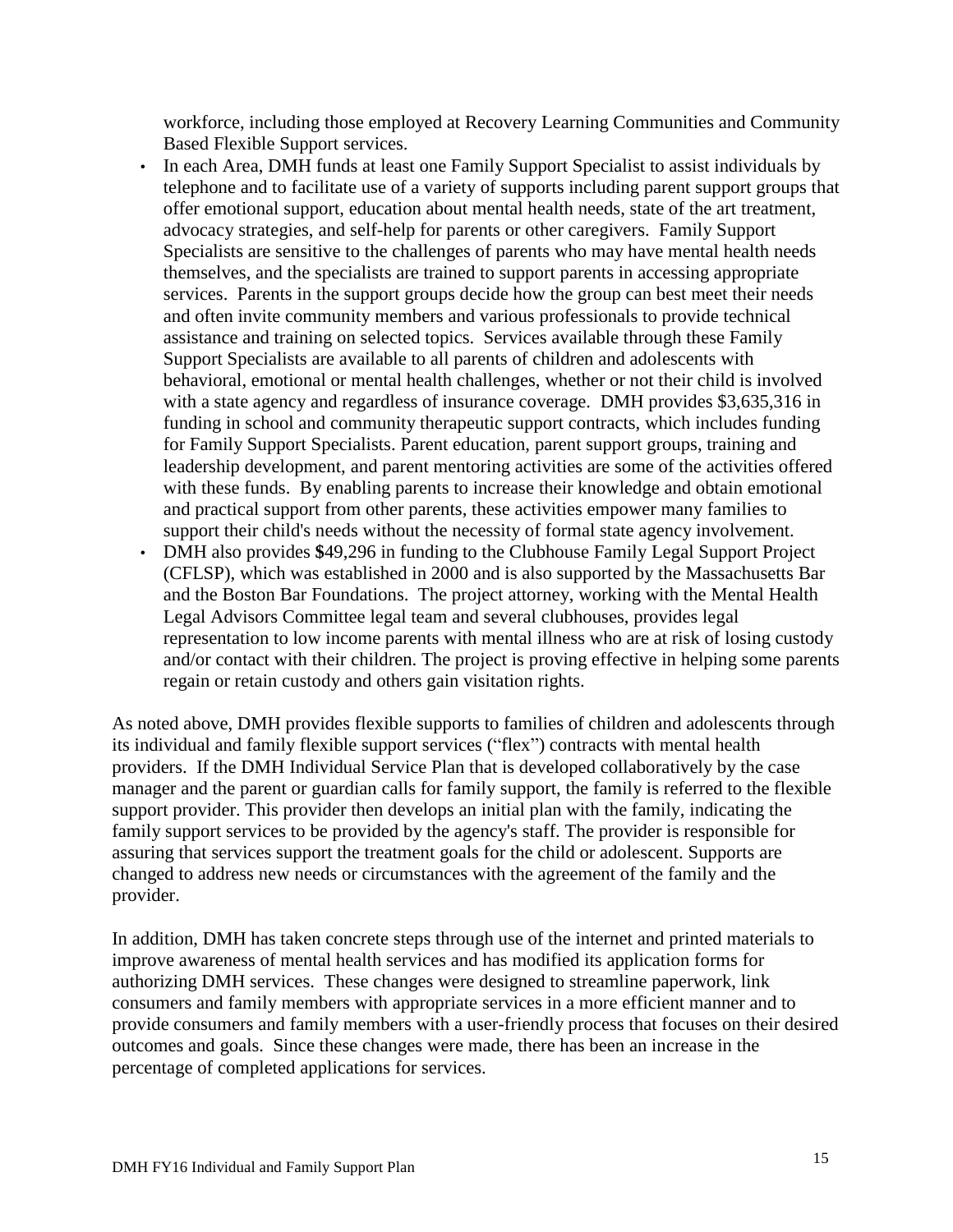#### **New Initiatives**

DMH continues its redesign of adult and child services. For children and adolescents:

- As part of the Caring Together Initiative, DCF and DMH have put forward a new model of service called the Continuum, which provides intensive wraparound services to youth and families to support youth living with their families. This wraparound service also has the capacity to flexibly provide out of home treatment for youth who need it while maintaining the core team of clinicians working with the family regardless of whether the youth is living at home or in a residential treatment program.
- In SFY15, DMH/DCF Caring Together launched a pilot of a Family Partner service within Caring Together, which will continue through SFY17. The service is a strengthbased, parent peer support model that supports the parents and caregivers of youth receiving Caring Together services. The goal of the service is to support and advance family engagement in all aspects of a youth's residential care. These Family Partners are a key element to achieving more sustainable positive outcomes for children and families who are served by DCF and DMH.

Within the adult system:

- DMH procured a new service, Peer-Run Respite, in the Western Massachusetts Area. This program, Afiya House, provides individuals experiencing emotional distress with short-term, overnight respite in a home-like environment. All staff are peer supporters with intensive training in Intentional Peer Support and are employed by the Western Massachusetts Recovery Learning Community. Most are Certified Peer Specialists and many have additional intensive training in Hearing Voices and/or Alternatives to Suicide. Afiya House is located in a residential area and has separate bedrooms for up to three individuals. Most stays were for 7 days or less. Afiya House was full more than 90% of the time, with vacancies usually accounted for by transition periods as one person leaves and another person prepares to enter. Afiya team members had more than 800 phone or in-person contacts with people in the community. The reasons for these contacts varied, but the most common reason was that people wanted to stay at the program and were calling for information and availability. In 440 of these cases, people were not able to be admitted because there was no space available. The vast majority of stays (77%) concluded with the person returning to their own home.
- DMH created and continues to support peer bridger positions in each RLC, a Transition Age Youth Bridger to support 18-22 year olds and two Elder Community Bridgers at two Aging Services Access Points (ASAPs). Peer bridgers support individuals who are transitioning from inpatient services to develop natural community connections, such as spiritual, leisure, educational activities. A key component of the bridging function is to reduce the isolation people often experience in returning to their communities.
- In SFY15, DMH utilized federal Block Grant funds to enhance its original Prevention and Recovery in Early Psychosis (PREP®) program in Metro Boston and to procure a second PREP® outpatient program in its Western Mass Area. PREP® is an intensive outpatient clinical service comprised of the core components of Coordinated Specialty Care (CSC) plus a therapeutic peer group program, cognitive remediation services, and family treatment. DMH received additional Block Grant Funds in FFY16 to continue to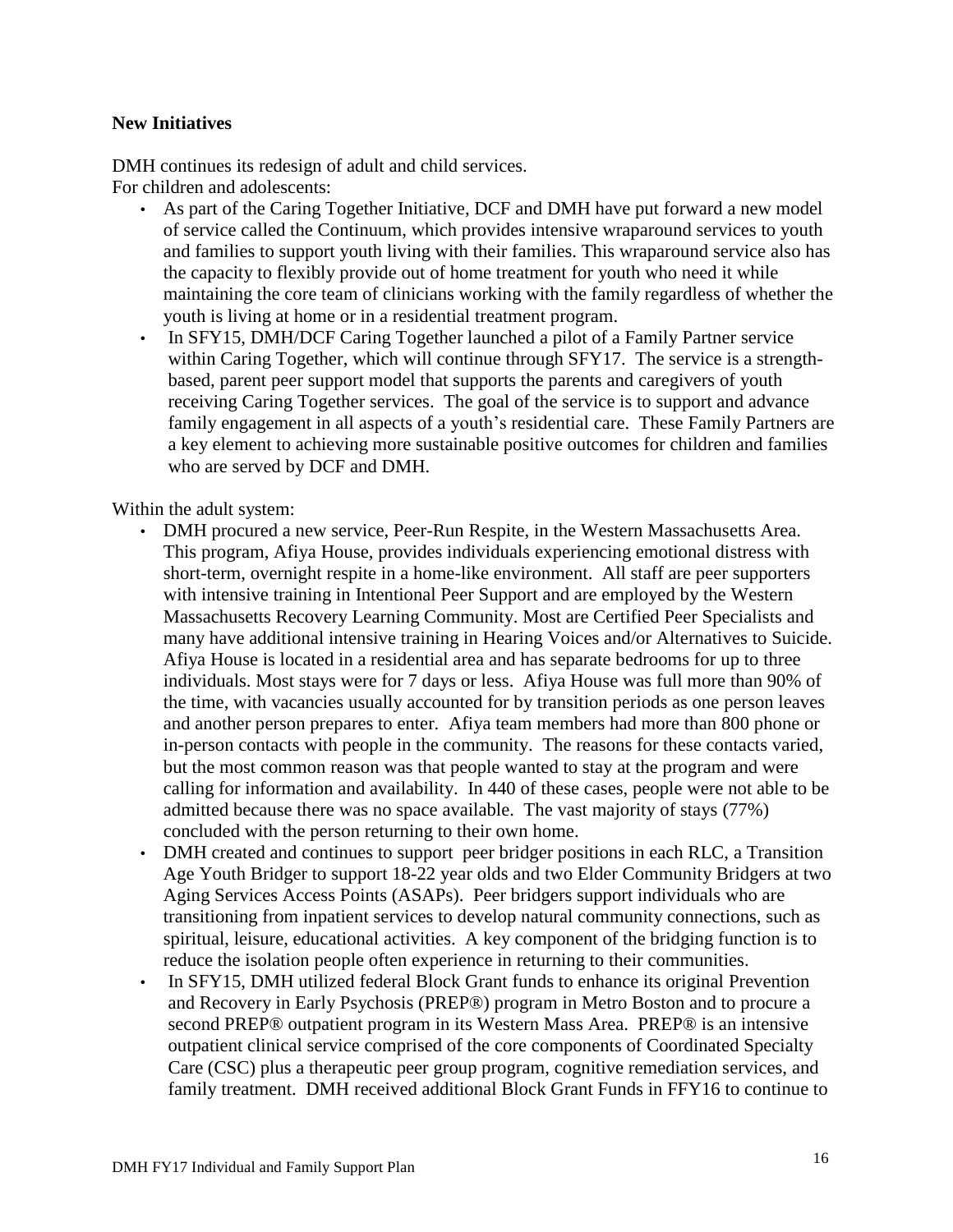expand first episode psychosis services. DMH plans to utilize these funds to provide funding to outpatient clinics that are implementing components of the CSC model.

• DMH has appropriated funding for community service system expansion associated with the Balancing Incentive Program (BIP) that is targeted to assist with the discharge of individuals out of DMH Continuing Inpatient Hospitals and into community placements. DMH identified 160 individuals for the FY15 BIP funding that was received and, as of 7/5/16, 163 patients have benefited from these funds and were able to be successfully discharged to a community placement. DMH identified 33 individuals for the FY16 BIP funding and 25 of those individuals have been discharged to a community placement. To accomplish this, DMH expanded its PACT capacity by three new teams that will serve two Areas (one in the Central Mass Area and two in the Northeast Area) that are expected to serve at least 19 individuals discharged from DMH Continuing Care. Each team will have a maximum capacity of 50 which will translate into additional capacity in the community services system. DMH is also developing new capacity in CBFS that will enhance or expand resources to allow for at least 138 individuals to be discharged. DMH is planning to use this funding to purchase specialized community placements for 3 individuals.

# **IV. Accessing Services and Supports**

The legislated mission of DMH calls for a focus on serving adults with serious mental illness and children and adolescents with serious emotional disturbance who have continuing care needs that cannot be addressed by acute care services. DMH's budget is predicated on the assumptions that the acute care sector will fulfill its role, including that insurers subject to the state's parity legislation will fund the mental health services identified in the legislation, and that generic, community agencies and organizations, given some assistance, can and will serve most children and adults, including those with mental health needs. (In September of 2009, DMH and the Division of Insurance issued a joint Bulletin clarifying Intermediate Care and Outpatient Services covered under the Massachusetts Mental Health Parity Law.)

# **Current Initiatives**

One approach DMH has taken to assuring access to services is to foster educated consumers and families who can advocate for high quality acute care services and necessary funding. It should be noted that for adults, unless the parent is the legal guardian, DMH cannot contact the family without the client's permission. Thus, outreach work targets both families and adult consumers themselves. DMH does extensive outreach and training with community agencies and organizations to make them aware of DMH services including services such as education and family support activities sponsored by NAMI and PPAL. In addition, DMH is also increasing its communication and publicity activities.

• DMH funds entitlement specialists who provide training and who work with consumers and families around access to the full array of entitlements and supports for individuals with mental health problems, including Medicaid, private health insurance coverage, SSI and SSDI, housing and legal aid.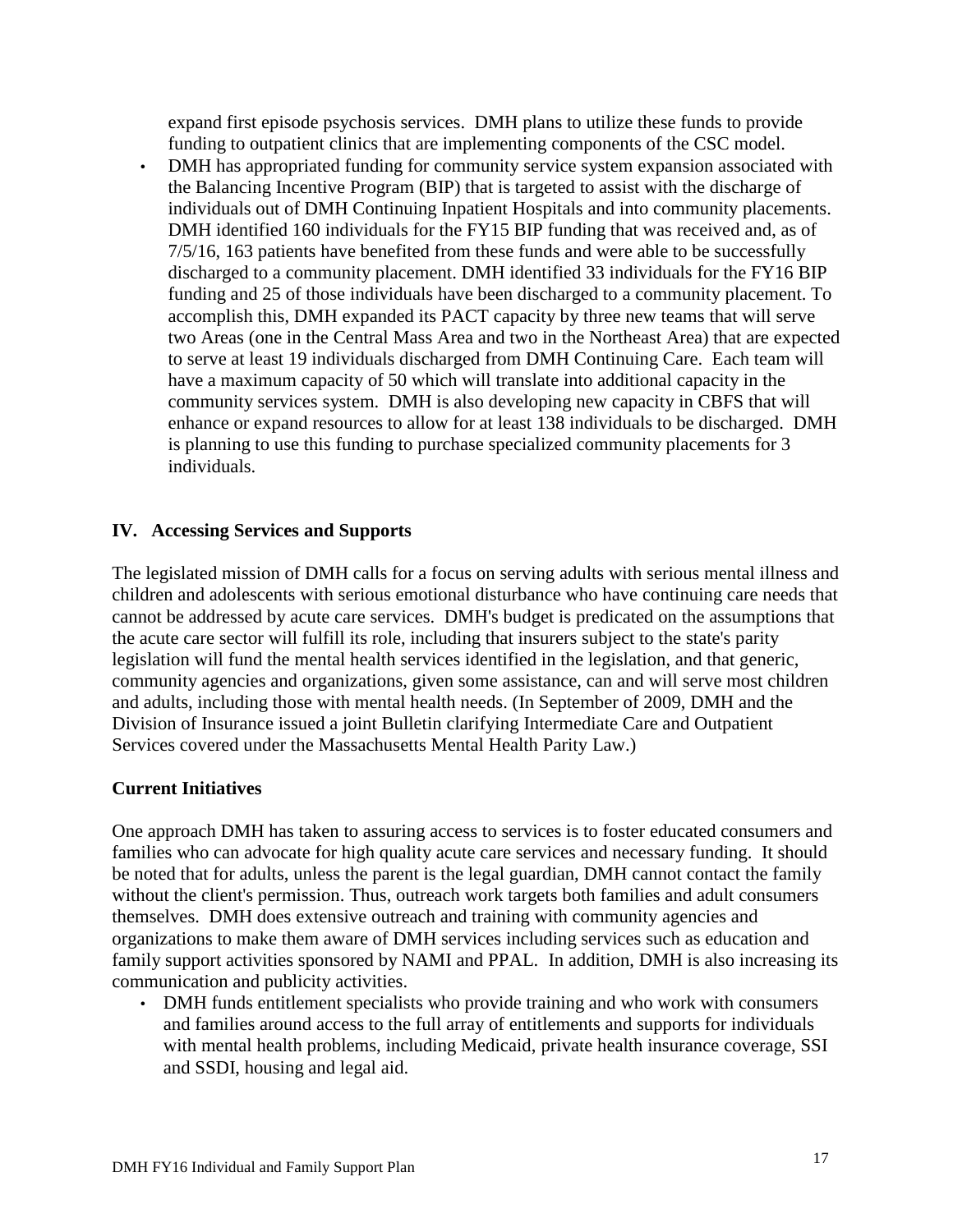- PPAL offers a variety of supports through its network of Family Support Specialists to more than 4,000-5,000 families and trains 500 families, youth and providers each year. More than 100 parents and youth sit on policy making committees and PPAL continues to provide training to Family Partners involved with CBHI's services, including mobile crisis. Data is collected annually from families with almost 500 respondents highlighting their experiences and priorities. These data are shared with DMH on a regular basis and assists in the development of program designs for procurement purposes. The PPAL Central Office distributes a newsletter to more than 4,000 individuals. DMH Family Support Specialists, with on-going networking and information-sharing support from PPAL, serve as local information and referral resources.
- NAMI has a statewide information and referral line that services thousands of callers a year. Through these calls and other requests, NAMI-MASS mails and distributes approximately 10,000 informational packets a year, covering topics ranging from the basics of mental illness to issues surrounding guardianship. DMH also works collaboratively with Adoptive Families Together, the Federation for Children with Special Needs, and Massachusetts Families Organizing for Change, an organization focused on individuals with developmental and/or intellectual disabilities, and which is increasingly drawing families whose children have behavioral health problems. The purpose is to assure that these constituents know about DMH services.
- DMH provides training to acute care psychiatric units, and to other state agencies such as the Department of Children and Families to keep them abreast of DMH services and service authorization requirements.
- Several organizations, including PPAL and the Transformation Center, added features to their websites, including blogs and chat rooms that are responsive to the needs of a variety of consumers and family members.
- In particular, the Child and Adolescent division worked through the Transitional Age Youth Initiative to increase media involvement through a redesign of the Speaking of Hope website to highlight various transition age young adult resources and supports across the state, with continuous updates from a Young Adult Design Committee which was created in FY16. "Speaking of Hope" is a website developed by the Statewide Young Adult Council and supported by the Youth Development Committee as a forum for young adult information and conversations related to housing, education, employment, resources, health and wellness, GLBTQ supports, and upcoming young adult activities or trainings.
- DMH publishes several resource guides, which are also accessible on the DMH internet site, including:
	- **o The DMH Consumer and Family Resource Guide** is a listing of information and referral resources made available from the DMH Information and Referral Line. The guide is tailored to the needs of consumers and families and provides information and referral in a variety of categories from accessing DMH services to listings of consumer organizations and contact information for legal resources for consumers.
	- **o The DMH Young Adult Resource Guide** is an updated guide reflecting the changing needs of the young adult population in DMH as well as those services and supports that accompany the young adult's journey through education, employment, transportation, and housing. The guide is intended for young adults who need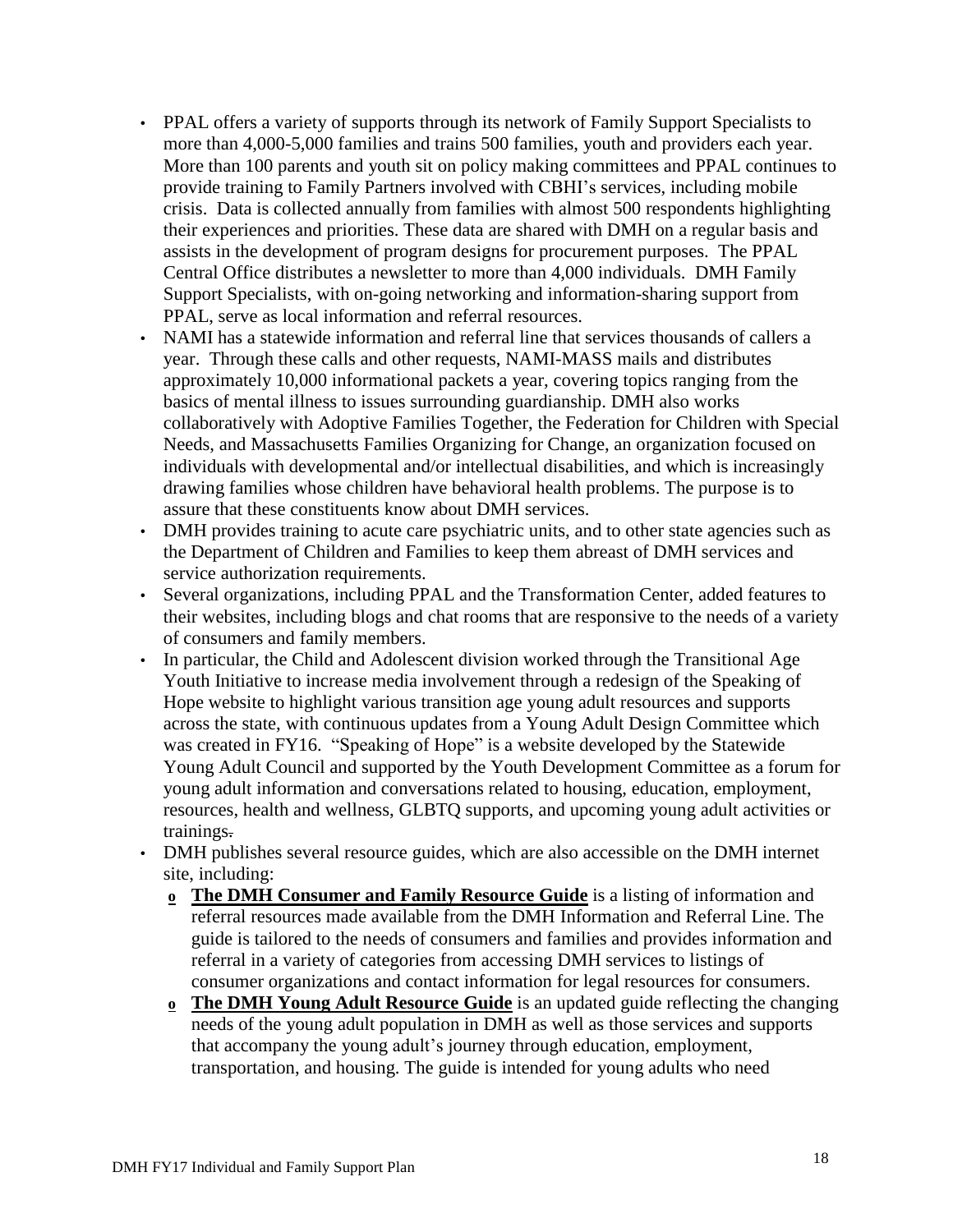assistance in navigating these areas so that they may achieve their goals of recovery and become successful, independent adults who live and thrive in the community.

- **o Creating Positive Culture of Care Resource Guide** provides information and resources that promote emerging promising practices and interventions, sensitivity to trauma, respecting and empowering children and families, and focusing on resiliency. The goal of the Guide is to promote strength-based care and reduce the use of seclusion and restraints in licensed and contracted child and adolescent hospitals and residential treatment programs.
- General community information campaigns are conducted by the Massachusetts Association for Mental Health (MAMH) as part of its campaign to combat the stigma of mental illness. Media are particularly involved during the month of October to promote the National Depression Screening Day, and also during May, which has been designated nationally as Mental Health month. The first week in May is Children's Mental Health Week. The DMH Areas and Family Support Specialists sponsor numerous activities to increase knowledge about child mental health and the successes that youth with mental health issues can achieve. Local activities have included photography shows of work done by youth, Area-wide conferences with youth performances, and distribution of informational materials to libraries, schools, and pediatricians' offices.
- DMH and the Department of Children and Families continue to collaborate to assure that caregivers with mental illness involved with the child welfare system receive the services they need.
- DMH developed a liaison function between DMH Site offices and acute care inpatient psychiatric units and facilities. The DMH liaison works with inpatient facilities to assist in referrals to DMH continuing care inpatient beds; identify possible alternatives to inpatient continuing care; facilitate linkages between the inpatient unit and existing community providers; and facilitate transfers to continuing care when alternative dispositions are not possible.

# **New Initiatives**

DMH continues to monitor the impact of redesigned services in the child and adult systems to ensure that they are accessible to consumers and families.

- DMH is participating in the Substance Abuse and Mental Health Services Administration (SAMHSA) Community Conversations initiative. This SAMHSA initiative is intended to start conversations within communities to build awareness and support for mental health. DMH provides information and resources for communities to utilize in conducting these conversations. In SFY15, fifteen conversations were conducted in communities across Massachusetts, with two more in the planning stages. Several additional conversations were conducted in SFY16.
- DMH uses social media outlets to share information, photos, videos and good news stories with our staff, stakeholders, constituents and the general public. As of June 2016, the DMH Twitter @MassDMH is gradually increasing towards 1,500 followers. DMH recently joined Instagram (@massdmh). The DMH Flickr account is used to showcase photos from various DMH events. www.flickr.com/photos/massdmh. The DMH YouTube Channel is used to showcase videos of DMH events, video projects and client recovery stories. https://www.youtube.com/user/DMHCONNECTIONS. The DMH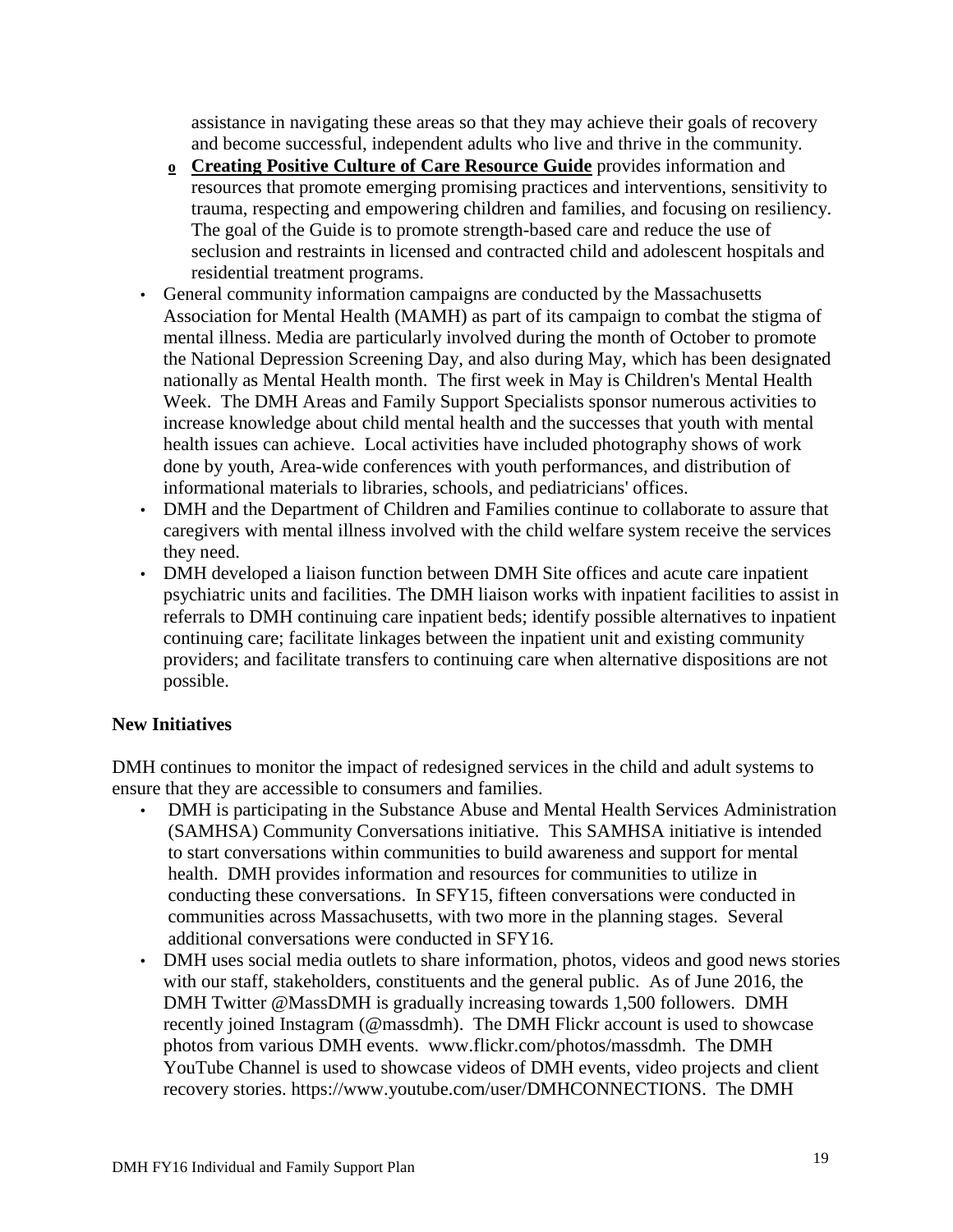Connections monthly e-newsletter highlights good news stories, events and multimedia. It is emailed to 5,000 stakeholders each month. Past issues are archived on the DMH website at: www.mass.gov/dmh/connections.

# **V. Culturally Competent Outreach and Support**

# **Current Initiatives**

Recognizing that mental health is an essential part of healthcare, the Department of Mental Health (DMH) establishes standards to ensure effective and culturally competent care to promote recovery. The DMH Office of Multicultural Affairs (OMCA) is committed to reducing mental health disparities among diverse racial, ethnic, and linguistic populations in Massachusetts. OMCA ensures meaningful access to DMH services, programs, and activities for persons who have limited English proficiency. OMCA coordinates the scheduling of in-person interpreters for clients in DMH-operated facilities/mental health units, persons seeking DMH services, and the family members who are involved in their care. Likewise, American Sign Language (ASL) interpreters and Communication Access Realtime Translation (CART) providers are utilized to help individuals who are deaf and hard of hearing. OMCA supports the provision of ASL interpreter and CART services by explaining to DMH staff how to request these services for their clients. Written materials are available in the client's preferred language. Examples of translated written materials include the *Right to An Interpreter* human rights poster, complaint forms, and service authorization application forms. Translations are done for individual clientspecific matters on an as needed basis.

OMCA staffs the Multicultural Advisory Committee (MAC), which is a subcommittee of the State Mental Health Planning Council and advises the Commissioner of DMH on the Department's commitment to equitable and quality mental health care for culturally and linguistically diverse communities. MAC members are mental health providers, communitybased social services providers, representatives of city and state agencies, clients and family members, peer providers, people with lived experience of mental illness, educators, researchers, and other stakeholders who understand and advocate on behalf of diverse communities. MAC meetings occur every other month and serve as forums for MAC members to learn about mental health-related events so they can share this information with their communities.

DMH staff from OMCA and the Department's Training Office participated as planning committee members for the 7<sup>th</sup> Annual Asian American Mental Health Forum that was held on May 20, 2016 at DMH Solomon Carter Fuller Mental Health Center. Planning committee members included representatives of the Massachusetts Asian American Commission, Action for Boston Community Development, Massachusetts General Hospital, The Transformation Center, and numerous community-based organizations. The forum addressed the often overlooked and stigmatized issue of mental health in the Asian American community. The 2016 forum's theme was *Weaving Our Many Identities into Well-Being* and the program centered on how race, gender, sexual orientation, and other identities impact mental health. The forum's program included interactive workshops, a spoken word performance, and panel discussions with researchers, community leaders, and people with lived experience of mental illness. Over 120 people attended the 2016 Asian American Mental Health Forum.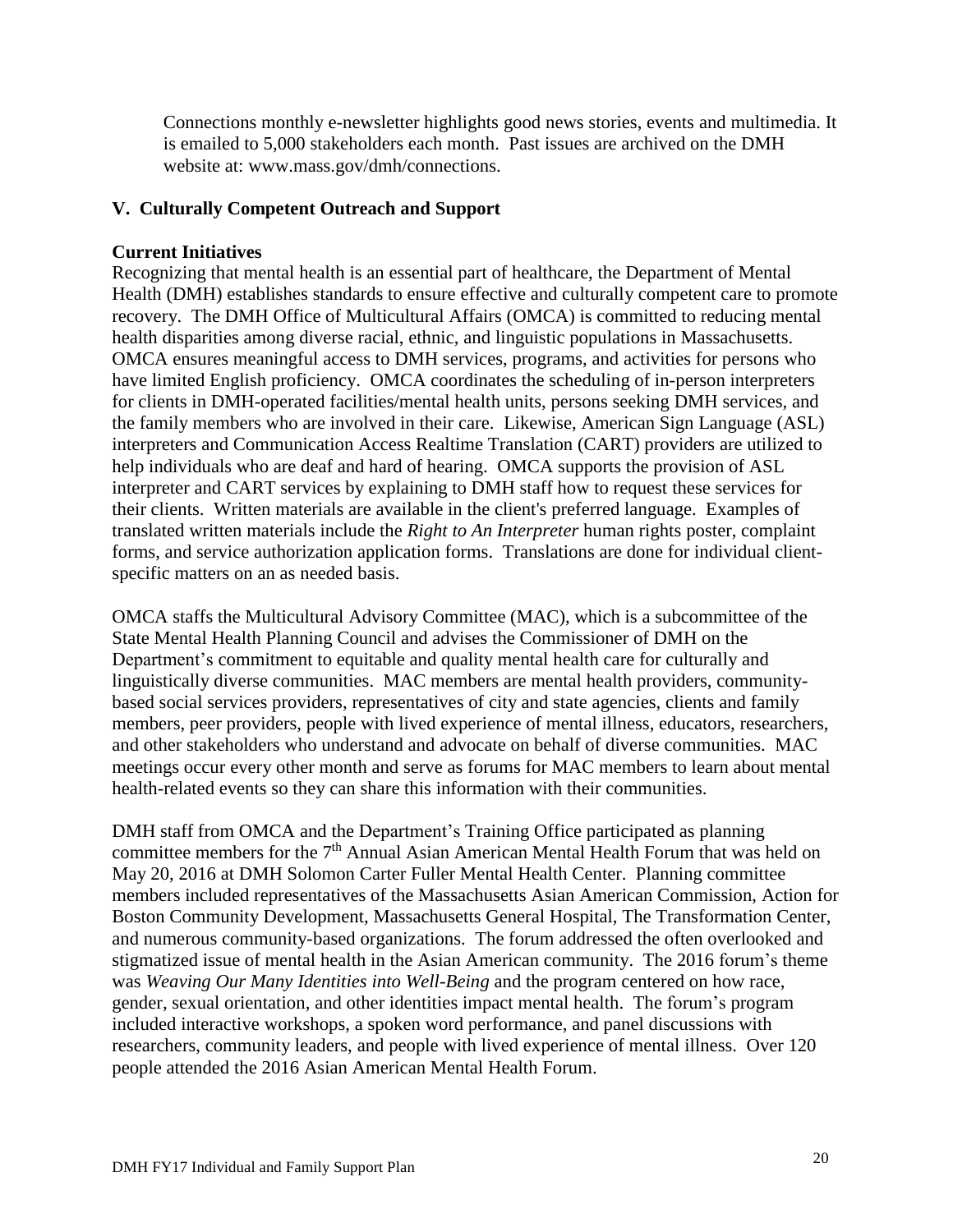OMCA coordinated the translation of the annual DMH consumer satisfaction surveys in order to increase participation by consumers and their family members whose primary language is not English. The satisfaction survey sent to adult clients enrolled in Community Based Flexible Support was translated into 6 languages. The family consumer satisfaction survey sent to parents/guardians of children enrolled in DMH services was translated into Spanish.

#### New Initiatives

OMCA will continue to be an active participant in the Department's service planning and procurement process. Examples of recent cultural competency outreach and support activities by OMCA include:

- Spearheaded a Request for Quotes process that solicited bids from translation and interpretation services vendors. A total of nine qualified vendors were selected to receive a Statement of Work from DMH. It is anticipated that these vendors will be able to meet the language access needs of clients receiving services in DMH-operated facilities across Massachusetts.
- Convened and facilitated Cultural Competency Community of Practice meetings for the twelve Community Service Agencies funded by SAMHSA's Success for Transition Age Youth & Young Adults (STAY) grant. Meetings included presentations by subject matter experts about topics such as outreach to LGBTQ young people and racial/ethnic minorities. During FY16 these Community Service Agencies completed cultural competency projects such as designating gender neutral bathrooms at their sites, translating their brochures into multiple languages, and providing staff trainings on how to work with diverse young adults and their families.
- Provided mental health resources to the Consul General of Brazil in response to attempted and completed suicides by members of the Brazilian community in Massachusetts during winter 2015. OMCA staff represented DMH on the Greater Boston Suicide Prevention Coalition and invited the Brazilian Consulate to join the Coalition. This resulted in the Irish International Immigrant Center partnering with the Brazilian Consulate to conduct two focus groups with Brazilian community members about risk factors for depression and suicide, barriers to accessing help, and available supports and services.
- Raised awareness about mental illness and provided mental health resources by participating in two Community Conversations. OMCA staff participated in the Community Conversation sponsored by the DMH Fuller Bay Cove site office that was held at the Grace Church of all Nations in Dorchester on December 11, 2015. In May 2016, OMCA staff represented DMH at a Community Conversation organized by the Somali Community and Cultural Association that was held in a mosque in Dorchester.
- Updated the DMH Multicultural Resource Guide during summer 2016 and used the updated information to create an online, interactive map that is accessible on mobile phones. The guide lists organizations that provide mental health services in languages other than English, community centers for racial/ethnic communities and the LGBTQ community, and resources for refugees and immigrants. DMH collaborated with the MA Commission for the Deaf and Hard of Hearing to expand the Multicultural Resource Guide's listing of mental health services for people who are deaf and hard of hearing. The updated Multicultural Resource Guide and accompanying interactive map will be available on the DMH website by fall 2016.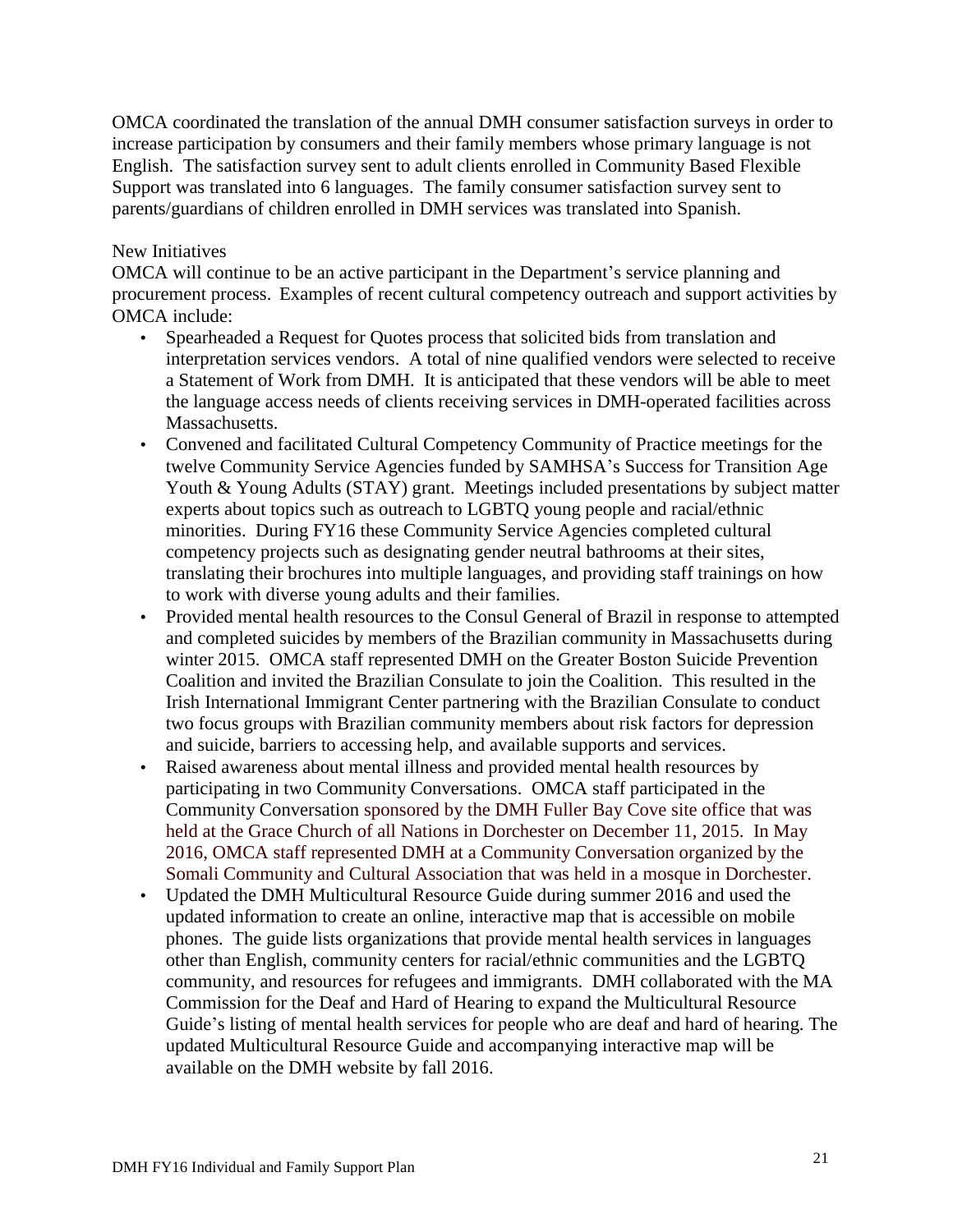As described in the Family Leadership section, the Transformation Center has continued its focus on increasing leadership skills and opportunities among multi-cultural populations with the goal of expanding mental health recovery outcomes and access to peer support roles within these populations. This includes continued work to support and develop affinity groups for mental health recovery promotion and leadership reaching out to Latino, black and Deaf/Hard of Hearing community members in a variety of leadership activities, some of which were partnered with the MultiCultural Advisory Committee of the DMH; The Transformation Center also continued to do the groundwork to develop a pan-Asian affinity group.

# **VI Interagency Collaboration**

Major planning for child and adolescent service system development and integration continues to take place as part of the Children's Behavioral Health Initiative (CBHI).

• The DMH Commissioner chairs the Children's Behavioral Health Advisory Council, on behalf of the Secretary of Health and Human Services. This Council is mandated under legislation passed in 2008, chapter 321, An Act Improving and Expanding Behavioral Health Services for Children in the Commonwealth. It is made up of stakeholder groups identified in the law and meets monthly to monitor, plan and make recommendations on targeted activities.

DMH is also engaged in interagency activities with a specific focus. There are numerous activities to promote the mental health of youth and adults.

- DMH is an active member of an Interagency Work Group (IWG) established by the Department of Public Health in 2001 with membership that also includes the Departments of Children and Families, Youth Services, Developmental Services and Transitional Assistance, MBHP, the Juvenile Court and the Parent Professional Advocacy League (PPAL,) and selected substance abuse providers. The IWG goals are to build common understanding and vision across state systems; design and implement a community centered system of comprehensive care for youth with behavioral health disorders that incorporates evidence based practice; coordinate service delivery across systems; simplify administrative processes; and develop purchasing strategies that maximize federal and state dollars.
- DMH is represented on DCF's Statewide Advisory Council. In addition, DMH collaborates with the Transition Age Youth Coordinator for DCF on matters pertaining to young adults 16-25.
- DMH also collaborates with the Department of Elementary and Secondary Education (DESE) on a number of initiatives and task forces, including:
	- o DMH representation on the Special Education Advisory Council whose purpose is to review and make recommendations pertaining to Special Education's State Performance Plan and Annual Performance Report
	- o DMH is the convener of a School Based Collaborative in its Metro Boston Area, attended by senior representatives from the Boston Public Schools and community based mental health agencies which contract with DMH to provide consultation, training, and specialized interventions to students in over 100 schools within the greater Boston area.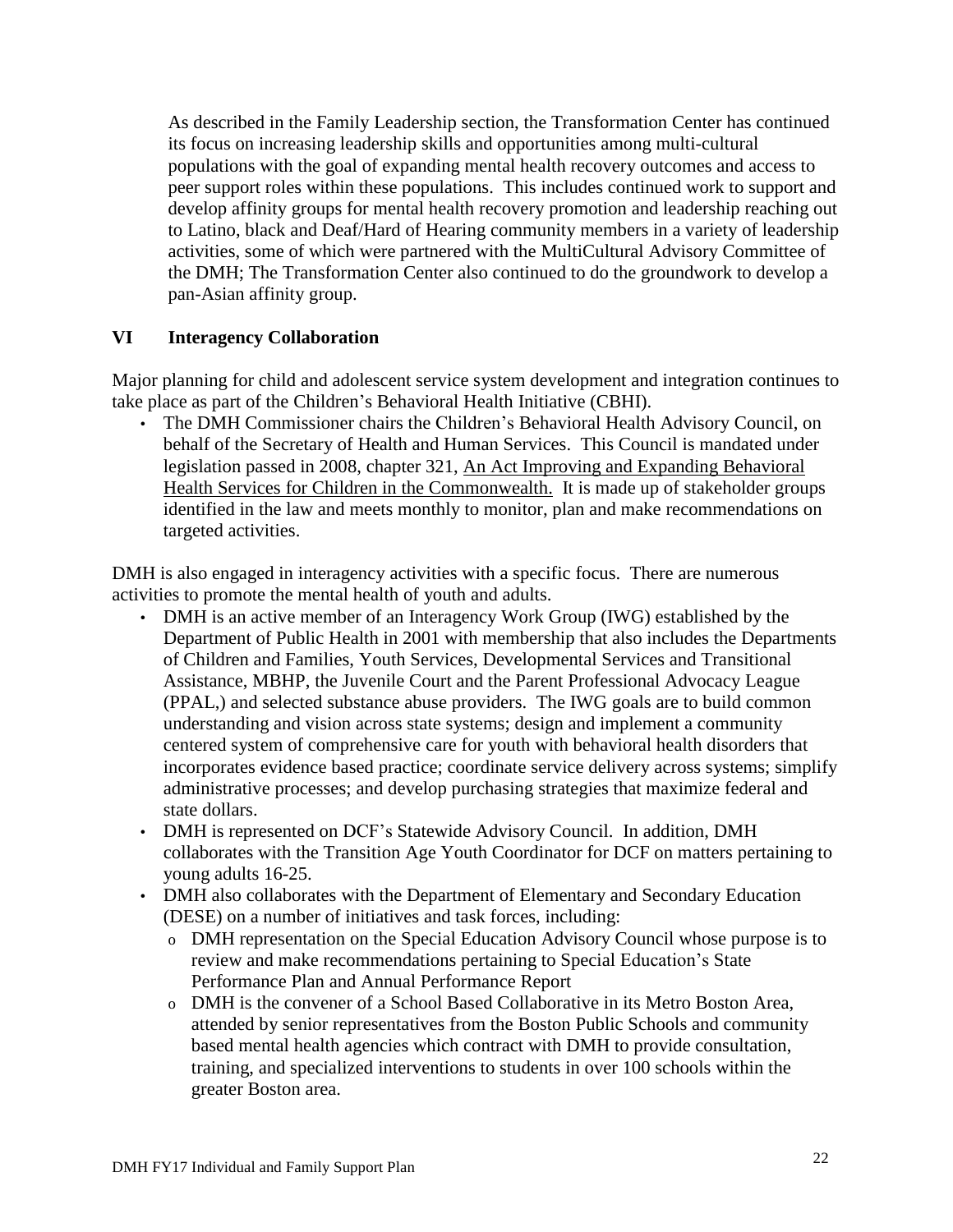- DMH participated with the Massachusetts Association of Older Americans, Executive Office of Elder Affairs, the Massachusetts Aging and Mental Health Coalition in producing the second edition of "Eliminating Barriers to Mental Health Treatment: A Guide for Massachusetts Elders, Families, and Caregivers", a resource in great demand within the state and which federal officials are recommending as a national model.
- In response to growing concern about restraint and seclusion use in child-serving settings, DMH is leading the cross-secretariat interagency effort to reduce and prevent their use. The Initiative brings together leaders from the state Departments of Children and Families (DCF), Mental Health (DMH), Youth Services (DYS), Developmental Services (DDS), Public Health (DPH), Early Education and Care (EEC), and Elementary and Secondary Education (ESE) to work in partnership with the Office of the Child Advocate and parents, youth, providers, schools and community advocates to focus on preventing and reducing the use of behavior restrictions that can be re-traumatizing. The vision for the multi-year effort is that all youth serving educational and treatment settings will use trauma informed, positive behavior support, Restraint and Seclusion prevention practices that respectfully engage families and youth. Currently, the group is facilitating the implementation of new R/S regulations (ESE and EEC) which advance R/S prevention practices, data collection and analysis, and eliminate prone restraint. A key method to this facilitation process is workforce development – specifically teaching, education, and cross-agency/cross-provider training are underway with a year long calendar of educational forums planned. This Initiative capitalizes on the Department of Mental Health's award-winning, nationally recognized, 17-year restraint and seclusion prevention effort.

• Recognizing the critical importance of prevention and early intervention with regard to early childhood mental health, DMH is expanding its capacity to address the mental health needs of young children.

- o Building on a partnership established through the Race To The Top Grant (which ended December 31, 2015), DMH continues to work in partnership with DEEC to expand both agencies' capacity to address the mental health needs of young children. The two agencies are currently exploring ways in which this partnership can build on current DEEC initiatives to improve behavioral health supports to young children at risk for experiencing on-going behavioral/mental health challenges, such as those at risk for suspension and/or expulsion from early childhood care, children living in communities experiencing significant stress, and children from families challenged to access needed supports through the schools.
- o DMH is an active participant and partner on the public-private state Young Children's Council that oversee on-going activities of the DPH-Boston Public Health Commission's Project MYCHILD and LAUNCH grants and the MECCS Impact grant.
- o DMH serves on the Infant and Early Childhood Mental Health (IECMH) Interagency Systems Workgroup, which addresses statewide coordination of activities related to IECMH across multiple stakeholders.
- DMH and DCF have collaborated to change daily practice in both agencies to address the needs of service provision for parents with mental illness and improve outcomes for children. Some examples include: DMH changed its practice and now offers short-term services to adult applicants who were DCF involved; cross-training has been provided so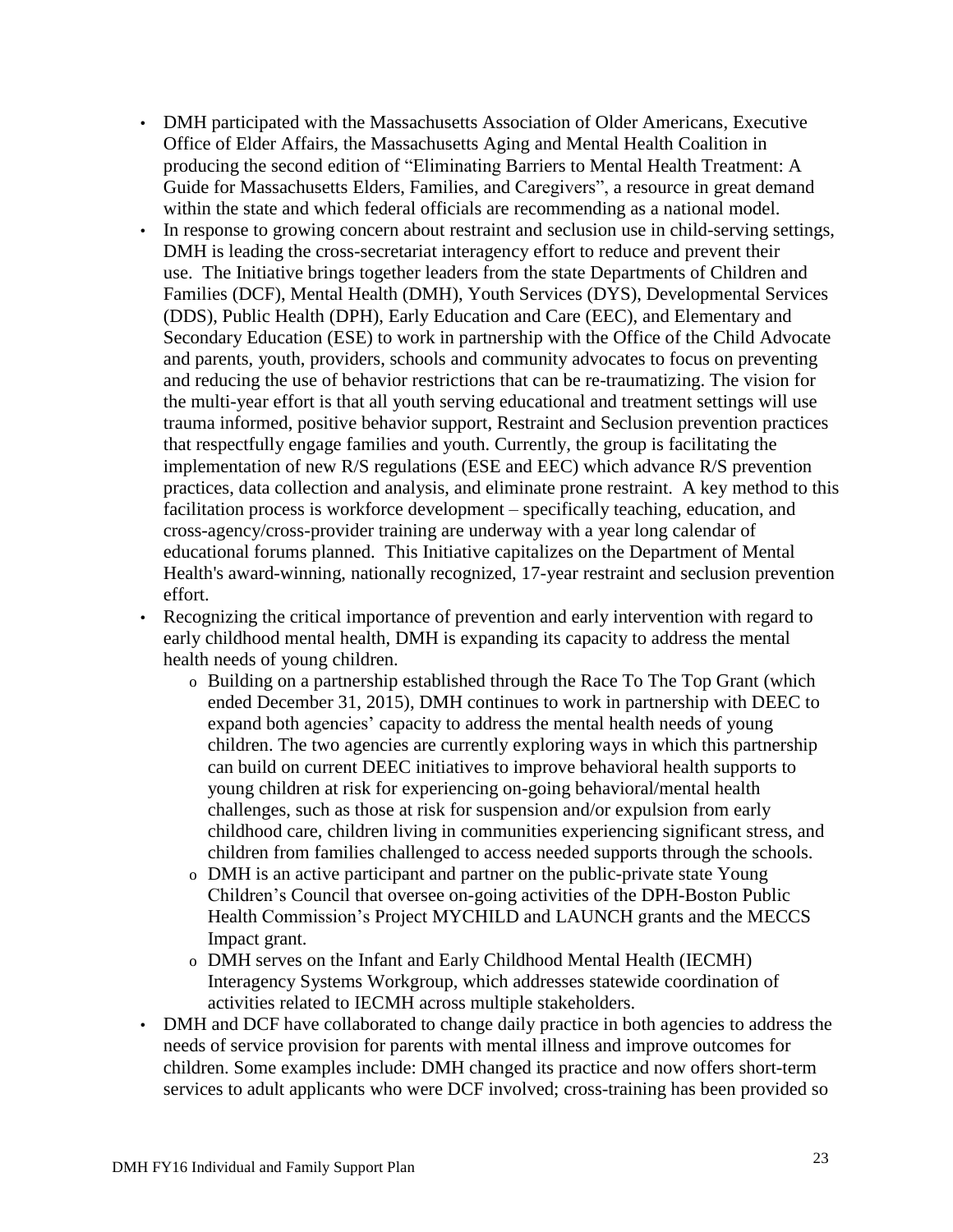that workers in each system have an improved understanding of the resources and also the regulatory environment within which each agency staff complete their work; and, DMH consults to DCF regarding service planning for children with mental health problems and for those whose parents have mental illness. The DMH Child Medical Director meets monthly with the DCF Psychiatrist and the DCF Clinical Specialists to discuss trends, issues, and complex situations related to client/family needs. DMH continues to assess how its services can be improved for those children who have a parent or primary caregiver living with mental illness and collaborate with DCF to improve identification and supports for parents with mental illness.

- DMH continues to be a key partner on an EHS initiative to address the significant problem of children and youth being boarded ("stuck") in hospital emergency departments (ED). Established in SFY15, the EHS initiative is a multi-stakeholder effort that includes state agencies, public and private payers, families and consumer advocates, hospitals, and health care and community based behavioral health providers. The goal of the initiative is to identify and implement broad-based strategies that will ameliorate this problem.
- DMH continues to partner with MassHealth on a number of initiatives. DMH, MassHealth and DCF are partnering in the standardized design and development of a Family Partner workforce which will assure continuity of care for families across levels of care and across public payors. DMH and Mass Health jointly review the activity of the Medicaid Managed Care Entities (MCE's) related to Emergency Services Programs which are jointly funded by MassHealth and DMH. DMH is also represented on the Family Advisory Council of the Massachusetts Behavioral Health Program (MBHP). In addition, the DMH Child Medical Director and the Mass Health Office of Clinical Affairs Medical Director co-chair an ongoing Committee related to psychotropic medication use among children with the goal of developing an algorithm for best practices.
- DMH is an active member of the Commission on Unaccompanied Homeless Youth (the Commission). The Commission was established in statute for the purpose of studying and making recommendations relative to services for unaccompanied homeless youth, with the goal of providing a comprehensive and effective response to the unique needs of this population. The focus of the commission's work shall include, but not be limited to: (i) an analysis of the barriers to serving unaccompanied homeless youth who are gay, lesbian, bisexual or transgender; (ii) an analysis of the barriers to serving unaccompanied youth under 18 years of age; (iii) an assessment of the impact of mandated reporting requirements on unaccompanied homeless youths' access to services; (iv) the commonwealth's ability to identify and connect with unaccompanied homeless youth; and (v) recommendations to reduce identified barriers to serving this population.

#### **New Initiatives**

As DMH proceeds with its procurements in FY17, it will continue to solicit input from the other state agencies with which DMH regularly interacts, including the child-serving agencies and Elder Affairs. Family support will continue to be a critical agenda item. A major focus of activity between DMH and DCF is the ongoing collaboration related to implementation of the Caring Together Residential Services for clients/families served by each agency. Teams of DMH and DCF staff continue to work collaboratively on implementation tasks.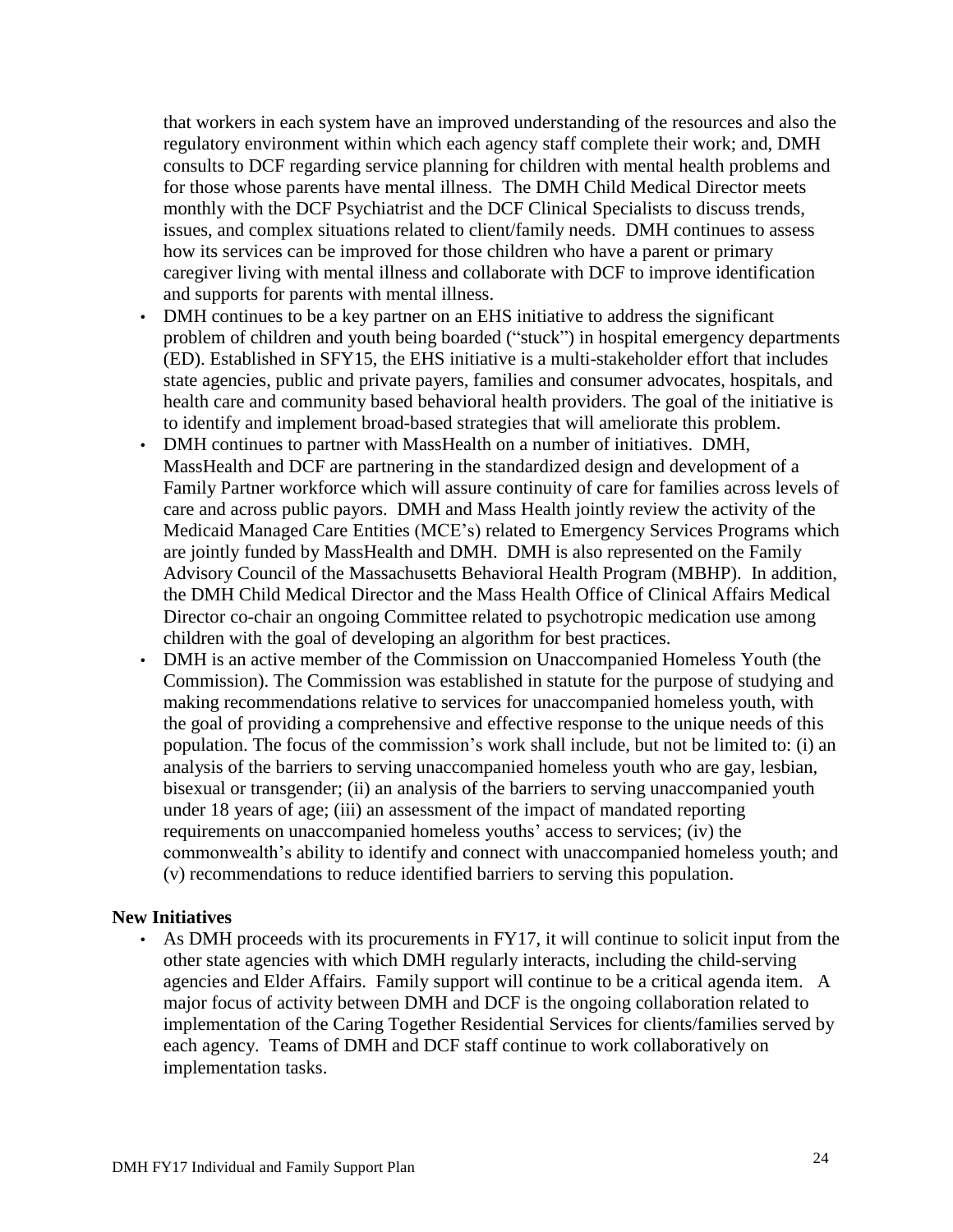- DMH is represented on Commission on the Status of Grandparents Raising Grandchildren. The Commission's primary purpose is to serve as a resource to the Commonwealth on issues affecting grandparents and all relatives raising grandchildren.
	- o Fostering unity among grandparents raising grandchildren, communities and organizations in the commonwealth, by promoting cooperation and sharing of information and encouraging collaboration and joint activities;
	- o Serving as a liaison between government and private interest groups with regard to the unique interest and concern to grandparents raising grandchildren;
	- o Advising executive and legislative bodies of the potential effect of proposed legislation on grandparents raising grandchildren, as the commission deems necessary and appropriate; and,
	- o identifying issues that are faced by relatives, other than parents, who are raising children. Currently, the Commission meets monthly at various locations around the state.
- The DMH Child and Adolescent Division is committed to the principles of family voice, choice, and engagement at all levels of service delivery and policy development. Developing a highly skilled workforce of Family Partners and Parent Support Providers is an integral component of any effort to make that a reality. To that end, DMH continues to collaborate with MassHealth and PPAL in developing trainings for family partners/parent support providers working across a variety of settings, including both community and residential settings.
- DMH is actively involved in the EOHHS Transitional Planning Collaborative Workgroup, a Collaborative Workgroup formed to review EOHHS and service agency regulations that are related to transition planning for individuals. A cross-secretariat examination of key transition points for people involved with the EOHHS service system, and a determination of both programmatic and regulatory responses that could result in improved transition outcomes for people. Workgroup members convene into smaller topic-based subgroups to develop comprehensive interagency protocols for implementing the transition deliverables. EOHHS staff will continue in a facilitation role and recommend any further policy development based on the work of the subgroups. DMH Staff are co-chairing and/or participating in the following sub-groups:
	- o Interagency Acute Setting Discharge Team Workgroup
	- o Policy & Transition Case Flow Workgroup
	- o Case Closure Workgroup
	- o Interagency Acute Setting Discharge Team Workgroup
	- o Training and Professional Development Workgroup
- DMH was awarded a 4 year \$4 Million dollar SAMSHA STAY Together Implementation Grant to advance the goals set forth in the planning grant. A primary focus of the implementation activities includes partnering with, support of and education of parents and caregivers whose youth are transitioning to adulthood. The tasks associated with this goal include:
	- o Training for Lead Family Partners in supervising Peer Mentors. In partnership with PPAL, the project will develop a training curriculum for parents of transitioning youth which will focus on changing roles of families, an overview of benefits, health care and advocacy, legal options, and communicating with one's child and with his or her provider.